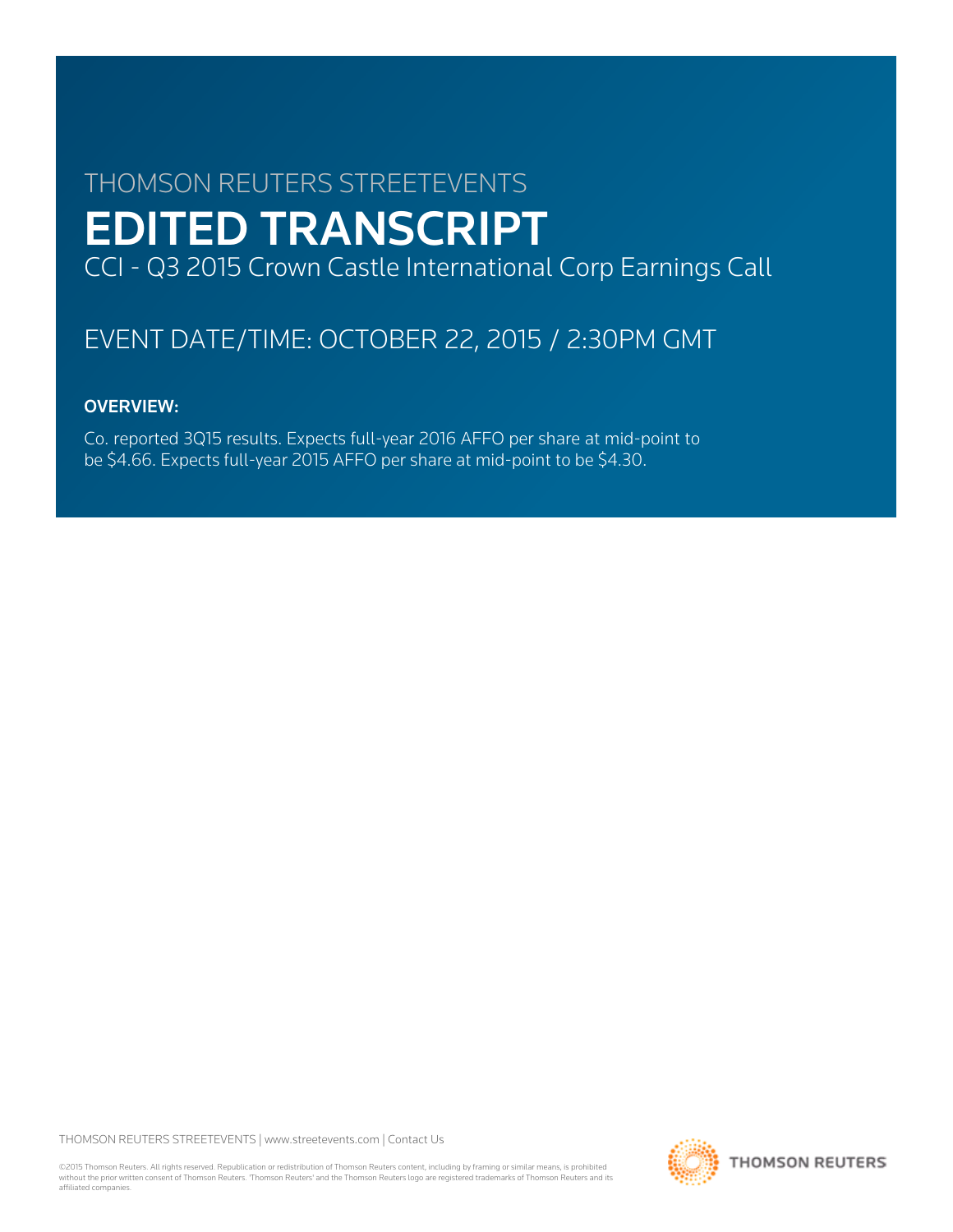# **CORPORATE PARTICIPANTS**

**[Son Nguyen](#page-1-0)** Crown Castle International Corporation - VP of Corporate Finance **[Jay Brown](#page-2-0)** Crown Castle International Corporation - CFO **[Ben Moreland](#page-4-0)** Crown Castle International Corporation - CEO

# **CONFERENCE CALL PARTICIPANTS**

**[David Barden](#page-6-0)** BofA Merrill Lynch - Analyst **[Simon Flannery](#page-7-0)** Morgan Stanley - Analyst **[Philip Cusick](#page-8-0)** JPMorgan - Analyst **[Ric Prentiss](#page-9-0)** Raymond James & Associates, Inc. - Analyst **[Michael Rollins](#page-11-0)** Citi Investment Research - Analyst **[Brett Feldman](#page-12-0)** Goldman Sachs - Analyst **[Colby Synesael](#page-14-0)** Cowen and Company - Analyst **[Jonathan Atkin](#page-15-0)** RBC Capital Markets - Analyst **[Amir Rozwadowski](#page-16-0)** Barclays Capital - Analyst **[Tim Horan](#page-17-0)** Oppenheimer & Co. - Analyst **[Michael Bowen](#page-18-0)** Pacific Crest Securities - Analyst **[Jonathan Schildkraut](#page-19-0)** Evercore ISI - Analyst **[Batya Levi](#page-20-0)** UBS - Analyst **[Matt Heinz](#page-21-0)** Stifel Nicolaus - Analyst **[Mike McCormack](#page-22-0)** Jefferies LLC - Analyst **[Spencer Kurn](#page-23-0)** New Street Research - Analyst **[Walter Piecyk](#page-24-0)** BTIG - Analyst

# **PRESENTATION**

#### <span id="page-1-0"></span>**Operator**

Good day and welcome to the Crown Castle International Q3 2015 earnings conference call. Today's conference is being recorded. At this time I'd like to turn the conference over to Son Nguyen. Please go ahead.

#### **Son Nguyen** - Crown Castle International Corporation - VP of Corporate Finance

Thank you, Hannah. And good morning, everyone. Thank you for joining us today as we review our third-quarter 2015 results. With me on the call this morning are Ben Moreland, Crown Castle's Chief Executive Officer, and Jay Brown, Crown Castle's Chief Financial Officer. To aid the discussion, we have posted supplemental materials in the investors section of our website at crowncastle.com, which we will refer to throughout the call this morning.

This conference call will contain forward-looking statements which are subject to certain risks, uncertainties and assumptions, and actual results may vary materially from those expected. Information about potential risk factors which could affect our results is available in the press release

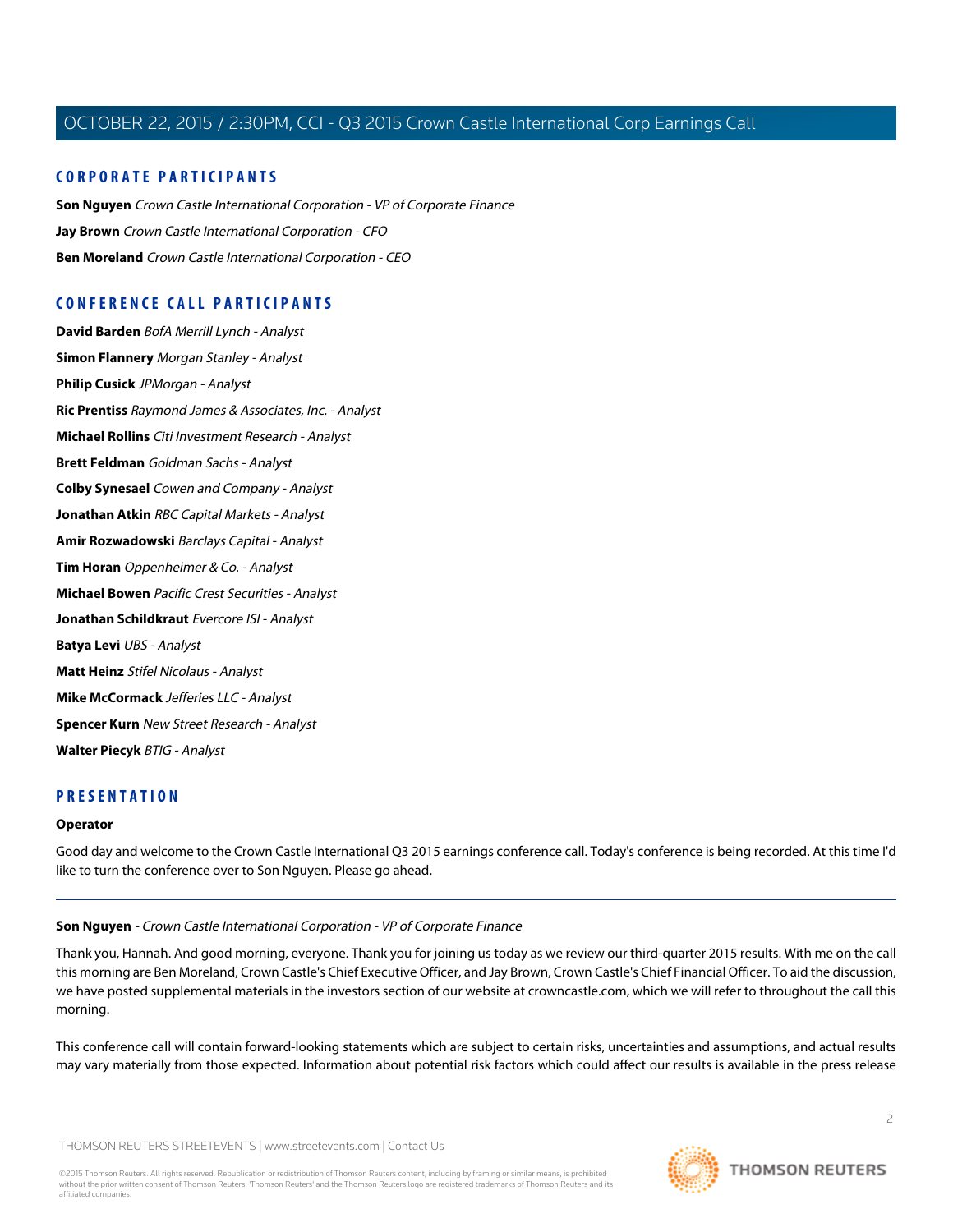and under the risk factors sections of the Company's SEC filings. Our statement today are made as of October 22, 2015 and we assume no obligation to update any forward-looking statements.

In addition, today's call includes discussions of certain non-GAAP financial measures. Tables reconciling these non-GAAP financial measures are available in the supplemental information package in the investor section of the Company's website at crowncastle.com.

<span id="page-2-0"></span>With that, I will turn the call over to Jay.

# **Jay Brown** - Crown Castle International Corporation - CFO

Thanks, Son. And good morning, everyone. As you can see from our third-quarter results we continue to execute at a consistently high level, exceeding the high-end of our previously provided third-quarter outlook which allowed us to raise the outlook for the full year.

At the mid point our updated full-year 2015 outlook for AFFO per share of \$4.30 is up 8% compared to 2014. Similarly, for 2016 we are also expecting to deliver 8% growth in AFFO per share, up from \$4.30 per share in 2015 to \$4.66 per share in 2016.

Further, our Board has approved a dividend increase, in line with our expected growth in 2016 AFFO per-share, increasing the quarterly dividend by 8% from \$3.28 per share to \$3.54 per share on an annualized basis. The increase in our common stock dividend reflects our commitment to delivering attractive long-term total returns for our shareholders by growing the dividend over time. The strength of our business model, quality of our portfolio and cash flows, and our strong balance sheets give us the confidence to commit to returning a significant portion of capital to shareholders in the form of a dividend, and at the same time maintaining the flexibility to invest in growth opportunities that we believe will enhance long-term growth in AFFO and dividends per share.

Turning to third-quarter results on slide 4, site rental revenue grew 7% year over year from \$718 million to \$765 million, an increase of \$47 million. The \$47 million increase is comprised of \$16 million from the Sunesys acquisition which closed during the quarter, and \$43 million of organic rental revenue growth, net of \$12 million in straight line and other adjustments. The organic site rental revenue growth of \$43 million represents growth of 6% year over year, comprised of approximately 10% growth from new leasing activity and cash escalations, net of approximately 4% from tenant nonrenewals.

Moving to slide 5, our third-quarter results for site rental revenue gross margin, adjusted EBITDA and AFFO exceeded the high end of our previously provided third-quarter 2015 outlook, which did not include the Sunesys acquisition. Even after stripping out the contribution from Sunesys, which contributed \$11 million in site rental gross margin during the quarter, we would've exceeded the high end of our outlook.

Turning to investment activities as shown on slide 6, during the third quarter we invested \$237 million in capital expenditures. These capital expenditures included \$31 million in sustaining capital expenditures and \$16 million in land purchases. Our proactive approach to achieving long-term control of the ground beneath our sites is core to our business as we look to control our largest operating expense and produce stable and growing cash flow over time.

Today nearly 40% of our site rental gross margin is generated from towers on land we own and approximately 75% on land we own or lease for more than 20 years. Where we have ground leases the average term remaining on our ground leases is approximately 30 years. Additional information regarding the land underneath our towers is available in our supplemental information package posted in the investor section of our website. Of the remaining capital expenditures, we invested \$190 million in revenue-generating capital expenditures, consisting of \$92 million on existing sites and \$98 million on the construction of new sites, primarily small cell construction activity.

As a previously mentioned, during the quarter we also closed on the Sunesys acquisition. Sunesys owns or has the rights to nearly 10,000 miles of fiber in major metro markets across the US where we already have a small cell presence today and would expect to see meaningful amounts of small cell activity in the future. Prior to the Sunesys acquisition we owned or had rights to approximately 7,000 miles of fiber that supported 15,000 small-cell nodes, and growing.

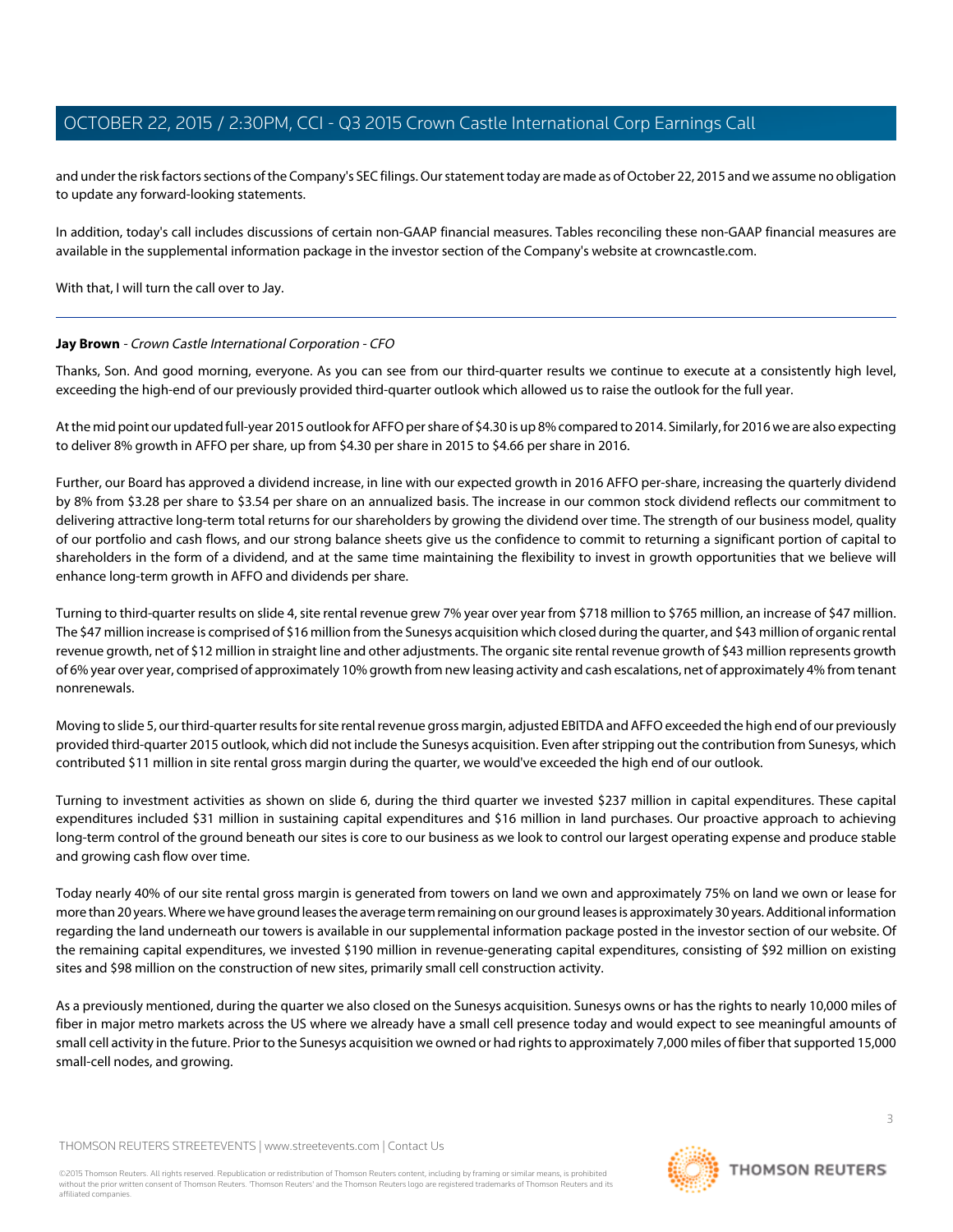The addition of Sunesys' well-located, high-quality fiber footprint more than doubles our fiber footprint available to support our small-cell network. Year to date, excluding Sunesys, small-cell site rental revenue has grown approximately 30%.

While towers will continue to be the most efficient and cost effective way for carriers to deploy their networks, we expect carriers to make investments in small cells to enhance their macro network by bringing cell sites closer to mobile subscribers, supplementing wireless coverage and capacity provided by a tower at a height of 100 to 150 feet that covers one-eighth to one-half of a mile, with small cells deployed at a height of 20 to 30 feet on a traffic light that may cover a city block. We believe small cells represent the natural progression of network densification and cell-splitting by the carriers as they contend with consumer demand for mobile data.

Shifting to financing activities, during the quarter we paid a quarterly common stock dividend of \$0.82 per share or \$274 million in aggregate. Further, we continued to maintain our long-term target leverage ratio of 4 to 5 times as we remain focused on achieving an investment-grade credit rating.

Moving on to full-year 2015 outlook on slide 7, we've increased our expectations at the midpoint for site rental revenues, adjusted EBITDA and AFFO by \$60 million, \$37 million and \$23 million, respectively. On a per-share basis our updated 2015 outlook provides for AFFO per share growth of 8% year over year compared to 2014, increasing from \$3.97 per share to \$4.30 per share. The increase in our 2015 outlook includes contribution from Sunesys of \$40 million in site rental revenue and \$30 million in site rental gross margin.

The increase in the outlook also reflects the strong results from the third quarter, an increase in our expectations for leasing activity for the remainder of the year, and our expectations that a portion of tenant nonrenewals previously expected to occur in 2015 will take place in 2016. It is important to note that our overall expectations for the number of tenant nonrenewals in aggregate remained unchanged.

For 2016, at the midpoint of our outlook, we expect AFFO per-share growth of 8% driven by the continued strength in leasing activity, the contribution of the Sunesys acquisition, and improving operating leverage in our business. On a normalized basis, adjusting for Australia and Sunesys, AFFO growth in 2016 would be between 6.5% and 7%, or towards the high end of our long-term AFFO growth target.

Moving from left to right on slide 8, our expectations for growth of approximately \$150 million in site rental revenues is comprised of new leasing activity or incremental revenues from new tenant installations and amendments to existing tenant leases of approximately \$170 million, consisting of tower leasing approximately \$115 million and small-cell leasing of approximately \$55 million. The approximately \$115 million in new leasing contributions on tower leasing is consistent with our long-term expectation of adding approximately one tenant equivalent over 10 years across our portfolio of approximately 40,000 towers, or a 10th of a tenant per tower per year. To put that 10th of a tenant into perspective, over the last six years our annual leasing activity has ranged between 0.09 and 0.13 tenants per tower.

Our organic growth is also supported by annual contracted tenant escalators on our towers and small-cell leases of approximately 3%, which we expect will contribute approximately \$95 million in growth during 2016. Growth from new leasing activity and tenant escalation is expected to be offset by tenant nonrenewals of approximately \$105 million, to arrive at organic site rental revenue growth of \$160 million or 6% growth year over year.

As we previously disclosed, the expectations for tenant nonrenewals during 2016 is higher than our historical 1% to 2% annual nonrenewal rate due to elevated nonrenewals from the decommissioning of a portion of the Leap, Metro and Clearwire networks. Site rental revenue growth during 2016 also benefited from year-over-year incremental contribution from the Sunesys acquisition of approximately \$60 million. More detailed information regarding our current book of contracted tenant leases, including the impact of straightline accounting and expectations for nonrenewals, is available in our supplemental information package.

Turning to slide 9, I want to spend a moment to walk you through the approximately \$130 million of growth in AFFO from 2015 to 2016. Starting on the left-hand side, we have organic site rental revenue growth of approximately \$160 million, offset by \$35 million increase in normal ongoing operating and G&A expenses. The \$35 million increase in expenses compared to the \$160 million in organic site rental revenue growth drives incremental margins of approximately 80%, illustrating the improving operating leverage in our business.

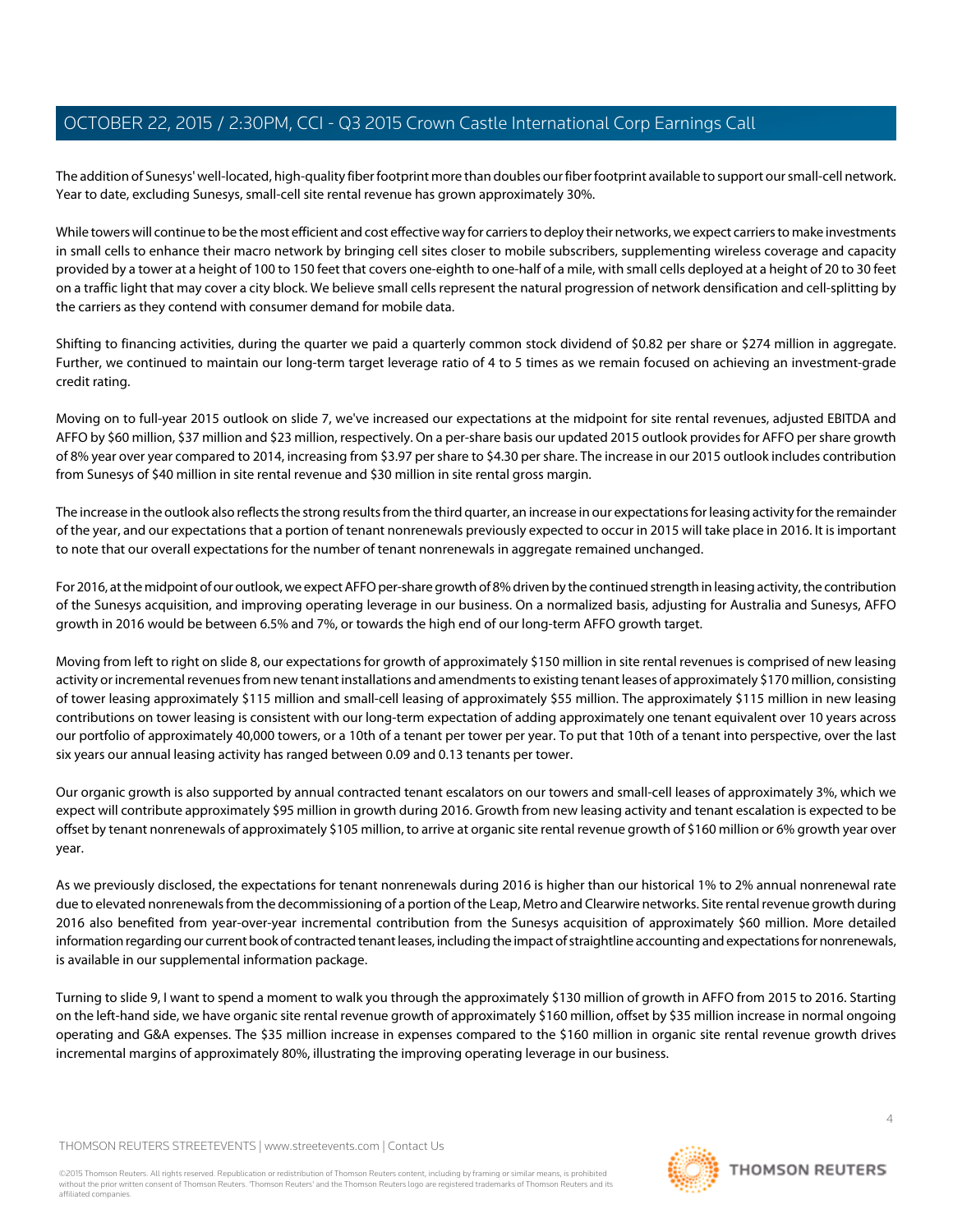For 2016 our expectations for network services gross margin is \$230 million to 250 million compared to our 2015 expectations of \$280 million to \$285 million. The decline in network services gross margin of approximately \$40 million is attributable primarily to equipment decommissioning fees generated in 2015 which we do not expect to occur in 2016.

Additionally, 2016 AFFO growth benefits from a reduction in sustaining CapEx of approximately \$25 million and other adjustments of approximately \$20 million, which includes the incremental contribution from Sunesys. The approximately \$130 million in expected growth in AFFO translates to approximately 8% growth in AFFO per share.

As Ben will discuss, we continue to believe that our commitment to returning capital to shareholders with a particular focus on delivering high-quality dividend stream and disciplined capital allocation focused on long-term high-quality growth will drive significant shareholder value over time. And with that I'll turn the call over to Ben.

# <span id="page-4-0"></span>**Ben Moreland** - Crown Castle International Corporation - CEO

Thanks, Jay. And thanks to all of you for joining us on the call this morning. As you heard from Jay's remarks, based on our increased 2015 outlook we expect to finish 2015 on a strong note, and we look to continue this momentum moving into 2016.

Consistent with the goal we communicated a year ago to deliver 6% to 7% annual AFFO per-share growth organically, our 2016 outlook for AFFO per-share provides for 8% growth at the midpoint, inclusive of about 150 basis points of benefit from the sale of our Australian subsidiary and acquisition at Sunesys. A year ago we also stated our attention to deliver dividend growth in line with our expected growth in AFFO per share, and I'm pleased to announce that our board has approved an 8% increase in our stock dividend from \$3.28 to \$3.54 on an annualized basis.

Since we increased our dividend payout a year ago, we have closed the yield differential between the RMZ REIT index by 50 basis point, outperformed the S&P 500 and RMZ year to date, and made good progress attracting the incremental long-term investor. With the latest dividend increase we are continuing to build on our track record of delivering attractive total returns to shareholders. From 2015 to 2016 our total return expectations are 12% comprised of the current 4% dividend yield and 8% growth in dividend.

Looking out beyond 2016, we remain confident in our long-term goal of generating 6% to 7% AFFO growth organically. Combined with the current dividend yield of 4%, we believe the long-term total return opportunity of 10% to 11% should be very compelling for investors given the contracted nature of our business. In fact, we believe a significant catalyst exists as we continue to deliver on expectations and differentiate Crown Castle from its peers in terms of capital allocation and strategic profile.

Compared to the best-in-class REITs with dividend yields in the high 2%s to low 3% range, our dividend yield north of 4% suggests we have an opportunity to help investors appreciate the unique combination of high-quality yield and growth that we represent as an investment. Further, out of 425 dividend paying companies in the S&P 500, Crown Castle has the 383rd highest dividend yield, putting us in the bottom 10 percentile of dividend payers.

While it's up to the market and investors to ultimately determine valuation, I believe there are several compelling points to the Crown Capital story that make the case for a lower dividend yield and with it a higher valuation. First is the quality of our business model and long-term positive industry tailwinds. As has been true since the early days of the wireless industry, network quality continues to be the market differentiator for carrier success, driving continued long-term investments by the carriers.

As such, we believe we're in a multi-year densification cycle that continuously requires all four major US wireless carriers to make significant investments to improve and enhance their networks in order to meet consumer demand for mobile broadband in order to remain competitive. It's also clear that as network capacity and speed increases, new applications and services, such as mobile video, the connected car, and, more broadly, the Internet of Things, are developed that present promising new avenues for carriers to monetize their network investments. Our results to date and our expectations for the balance of 2015 and 2016 further reinforce our view and demonstrate how well-positioned we believe we are to capitalize on the opportunities in front of us.

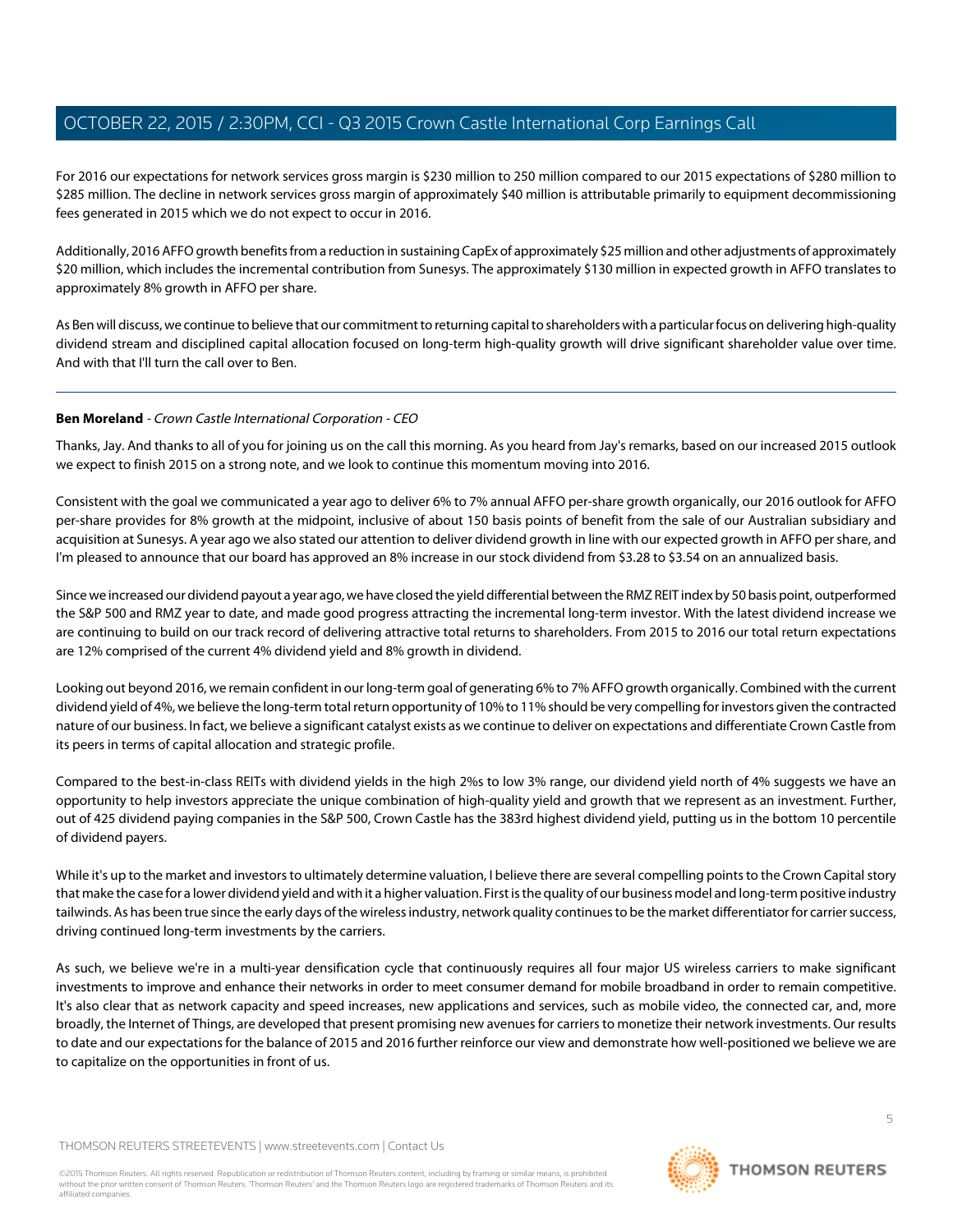For some context and highlighting the opportunity the carriers have in front of them, the growth in mobile data traffic in the US from 2016 to 2017 is expected to equal all the mobile data traffic that was carried on cellular networks in 2014. Mobile data is expected to double every two years through 2019, the furthest date that Cisco forecast. In fact, earlier this week on Verizon's earnings call they mentioned they've seen a 75% growth year over year in mobile data usage across their subscribers. As a shared wireless infrastructure provider, we benefit from growing demand for mobile broadband as carriers access our infrastructure to provide service for their subscribers.

Underlying the shared infrastructure model is our ability to generate returns by leveraging our fixed investment and operating expenses over multiple tenants, with each tenant benefiting from the capital efficient model we present. In turn, our value proposition to the carriers is that we provide them with the quickest and most cost-effective access to infrastructure and real estate as they deploy and upgrade their networks.

As a case in point, we were encouraged by the road map that FirstNet has established to seek industry partners in a public-private partnership to facilitate a nationwide public safety network deployment, potentially in 2017. Although still very early we believe our shared infrastructure portfolio will play a meaningful role in the efficient deployment of this network.

This brings me to my second point. We believe that the portfolio we have built and invested in over the last 20 years uniquely positions us to play a critical role in helping carriers with their network needs. In particular, over the last several years we have focused our investments in the US with the acquisitions of T-Mobile and AT&T towers, and continued investments in the small-cell business based on the thesis that there's a long runway of investments that need to be made in the US by wireless carriers and a consumer base that will support it.

Today our portfolio is approximately 40,000 towers and 15,000 small-cell nodes, supported by 16,000 miles of fiber. Makes us the only company that can deliver at scale and provide comprehensive wireless solutions across the US for carriers. Our towers are well located, with three-quarters of our portfolio in the top 100 markets, and have a long runway for additional organic growth with only two tenants per tower on average, suggesting a significant amount of leasing opportunity is yet to come.

On the small-cell front, we are capitalizing on our leadership position to secure some of the best assets where we believe there will be a long-term franchise value that will drive future co-locations, upgrades and co-location opportunities similar to the early days of the tower industry 20 years ago. With small cells we believe we're skating to where the puck is headed, as the pace for network densification continues into the future, and in so doing extend our runway of growth and further reinforcing our leadership position in US wireless infrastructure.

Together, the strength of our business model and the quality of our assets translates into a growing high-quality, long-term recurring cash flow stream. Today our average tenant lease term is about seven years and is backed by committed contractual lease payments of \$20 billion, which provides stable and predictable contracted cash flows supporting our dividend payout.

As we look to grow the dividend in the future the benefits from contracted tenant lease escalators, which provides half of our stated goal of organic 6% to 7% growth in AFFO per share. As it relates to the other half, given the need for continued investments by our carriers, customers, and the quality of our portfolio we believe that we can achieve our stated goal of growth to leasing on our portfolio of towers and small cells. Said another way, including the dividend, approximately three-quarters of our expected total return goal is already contracted in any given year.

The quality of our cash flows is further highlighted by the focus in the US where we benefit from what we believe is an attractive operating and investing environment that has a degree of visibility and long runway of growth without foreign currency exposure that can impact returns. Our goal as a management team is to provide our investors with the most compelling risk-adjusted long-term total shareholder returns as measured by dividend growth over time. To close, we're very pleased to be in a position to raise our outlook and dividend by 8% as we approach 2016, which reflects the quality of our assets, the expertise of our team, and positive fundamentals of the US wireless industry from which we benefit.

And with that, operator, I'd be happy to turn the call over to questions.

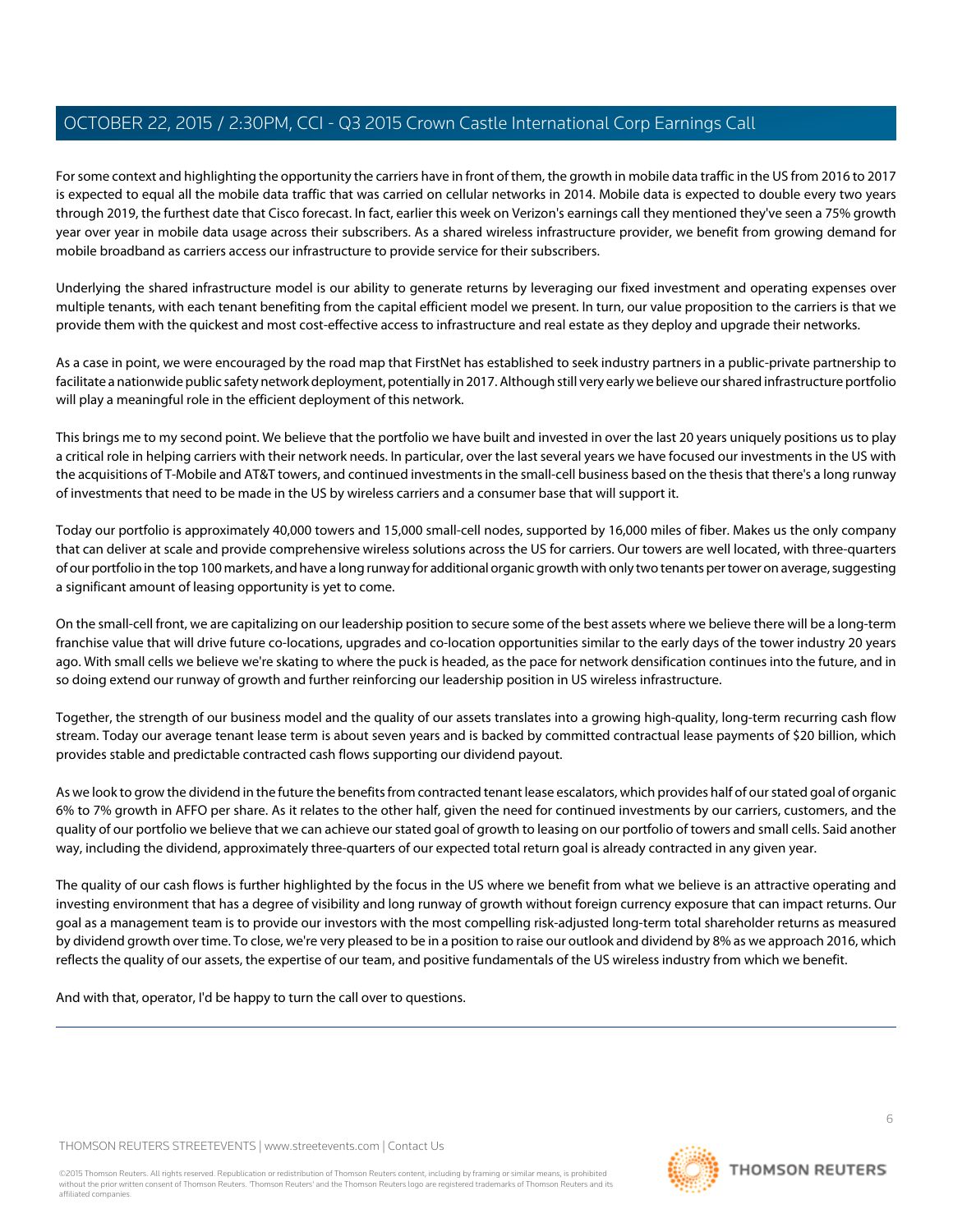# **QUESTIONS AND ANSWERS**

#### **Operator**

(Operator Instructions)

<span id="page-6-0"></span>David Barden, Bank of America.

# **David Barden** - BofA Merrill Lynch - Analyst

Hey, guys, good morning. Thanks. Nice results out this morning. I would say that the big conversation we were having last night after the print was really trying to think about next year's growth. In the first quarter to the second quarter, we saw about \$6 million of sequential site leasing and management revenue. In the third quarter, backing out Sunesys, it was probably \$12 million. In the fourth quarter, backing out Sunesys again, the implication is you're looking for \$8 million. And then if I annualize the fourth quarter and look at 2016 the implication is that you are only going to be getting \$4 million of increment of revenue to get to the midpoint of the future guidance. I don't think people think that the industry is slowing down, but if you could help us figure out how we get from still robust growth to what appears to be a rapidly decelerating sequential revenue growth guide, it would be super helpful.

And then the second question would be, and maybe it's related, relative to 2015 it looks like the straightline revenue is coming down a lot. If you could address what contracts or what is the driver of that function, that would be great. Thanks so much.

# **Jay Brown** - Crown Castle International Corporation - CFO

Sure, Dave. On the first question, any time I think you go quarterly sequential changes in revenue, particularly in the periods where we've had the disposition of Australia, and then as you think about throwing in Sunesys, that may be a little distracting to look at it quarter to quarter on that. I would point you to full year.

And our underlying assumption in terms of tenant activity, as I mentioned in my comments, is right around a 10th of a tenant that we would expect to add in 2016. We're expecting basically that same level of leasing activity in 2015.

And one of the ways that you could talk about it in terms of tenant adds per tower is our underlying assumption is that on the tower side we will have about \$115 million of tower leasing growth from 2015 to 2016, and virtually that same number from 2014 to 2015. The assumption we're giving you here for the outlook in 2016 driving the top line number, our view is that we're basically holding that assumption the same in 2015 and 2016, and would expect the year to play out that way based on the total activity we can see today.

In the second question, the straightline revenue number that you see decreasing, in essence what you see is the non-cash portion of that straightline revenue decreasing. And the reason for that is the annual cash escalator that's embedded in our leases. We would expect that number to continue to decrease. You can roughly approximate that number by taking our adjusted organic site rental revenue and then looking at the escalator of roughly about 3%. Absent any changes -- and, obviously there's always changes because we're assuming additional revenue adds next year -- but absent those changes that number is going to go down by the equivalent of about 3% on an annual basis.

So, straightline is decreasing in essence because of the cash escalator that we have embedded in those leases. We would expect that number to continue to decrease to about 2017, 2018, at which point we would expect cash revenue received from tenants to actually exceed our GAAP revenue. So, I think the trend line that you're seeing in that is something that we would expect to continue for the foreseeable future.

# **David Barden** - BofA Merrill Lynch - Analyst

And, Jay, if I could just follow-up real quick, obviously we started out this year pretty soft, and we've been seeing, as you waterfall the number for us, it's been about 5.3% and then 5.9%, and now in this quarter 6.4% organic site leasing revenue growth. And yet you're still next year guiding to

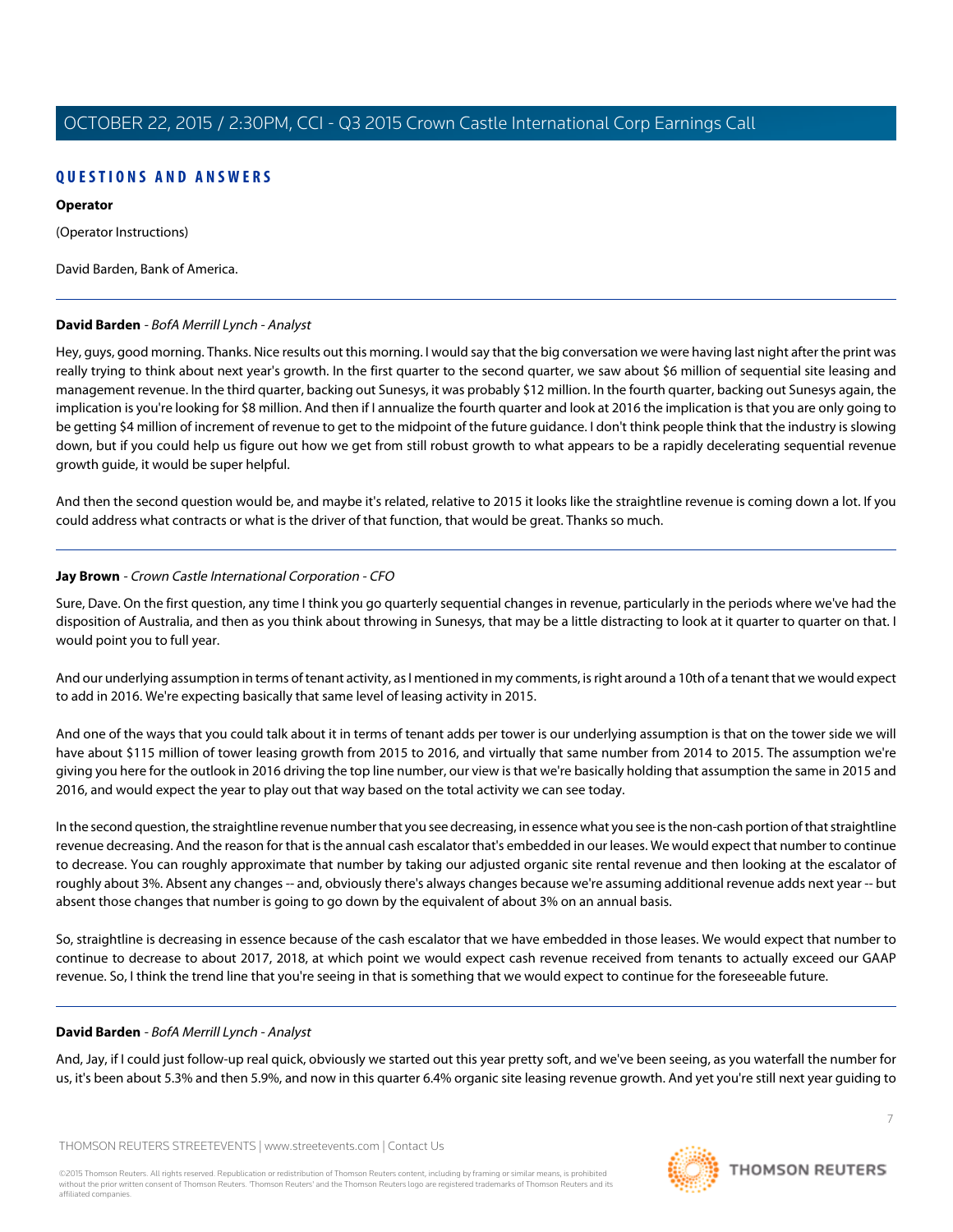the same absolute dollar number of revenue irrespective of the fact that the revenue growth has been accelerating this year. Are you trying to point to some specific deceleration in one of the growth drivers that's been leading to the accelerating revenue year to date or is this just trying to be conservative?

#### **Jay Brown** - Crown Castle International Corporation - CFO

I think, Dave, as we went into calendar year 2015 our working assumption was that tower revenue growth was going to be somewhere in the neighborhood of about \$90 million to 100 million of new leasing activity, be that from brand-new leases as well as amendments. And as we've gone through the balance of 2015 we've actually increased that assumption by about 10% to 15% roughly to get to the \$115 million of expectation. And then we're going to hold that into our 2016 guide based on the activity that we would expect to continue from the carriers throughout 2016.

#### **David Barden** - BofA Merrill Lynch - Analyst

Thanks, Jay.

#### **Operator**

<span id="page-7-0"></span>Simon Flannery, Morgan Stanley.

# **Simon Flannery** - Morgan Stanley - Analyst

Thank you very much. Good morning. Just continuing on that theme about the 2016 guidance, you're talking about the activity you've seen. Clearly this year we had two carriers very active and two carriers pretty quiet. Are you getting any sense that we can go to a more balanced environment in 2016 or is it just too early for you to actually bake that your guidance? So, could there be some upside as, let's say, Sprint gets some financing or AT&T resumes their normal level of capital spending?

And then I do see you're suggesting services gross margin down 40, with some of that related to the decommissioning coming down. How much of the 40 is the decommissioning versus just another lower level of activity being assumed going forward? Thanks.

# **Ben Moreland** - Crown Castle International Corporation - CEO

Simon, it's Ben. I'll take you back a few years and for many of us on this call I think you'll remember this. We used to really refrain from speaking with, really, any specificity around carrier deployment plans. And over the last couple of years we relaxed that standard and probably spoken a little bit too much occasionally around specific carrier deployment plans.

And, as a result, I've been asked a few of our friends and customers if we would refrain from talking about their specific plans and let them do their own talking about their deployment plans. And I think that's a perfectly reasonable request and, frankly, a pretty good reminder of the way we used to do things. So, unfortunately, the way I'm going to answer your question you may not be completely satisfied with.

But when we give you the \$115 million of tower rental growth, again consistent with 2015, that takes into account everything that we expect to see out of the combination of all four carriers, as we know it, as we sit here in late October, of the prior year. And as you certainly know, because you've modeled the Company very thoroughly, if we saw a tick up inside the year next year from a particular carrier or two, that would have a relatively small financial impact inside that year, obviously being more impactful into 2017.

But all within the range of this range that Jay gave you in his prepared remarks of up or down 20% is what we've seen back for the last seven years. And that up or down 20% goes back to when all four carriers were building out LTE to a time when maybe they were a little bit slower. And that up or down 20% would be about 1% change in AFFO per share growth.

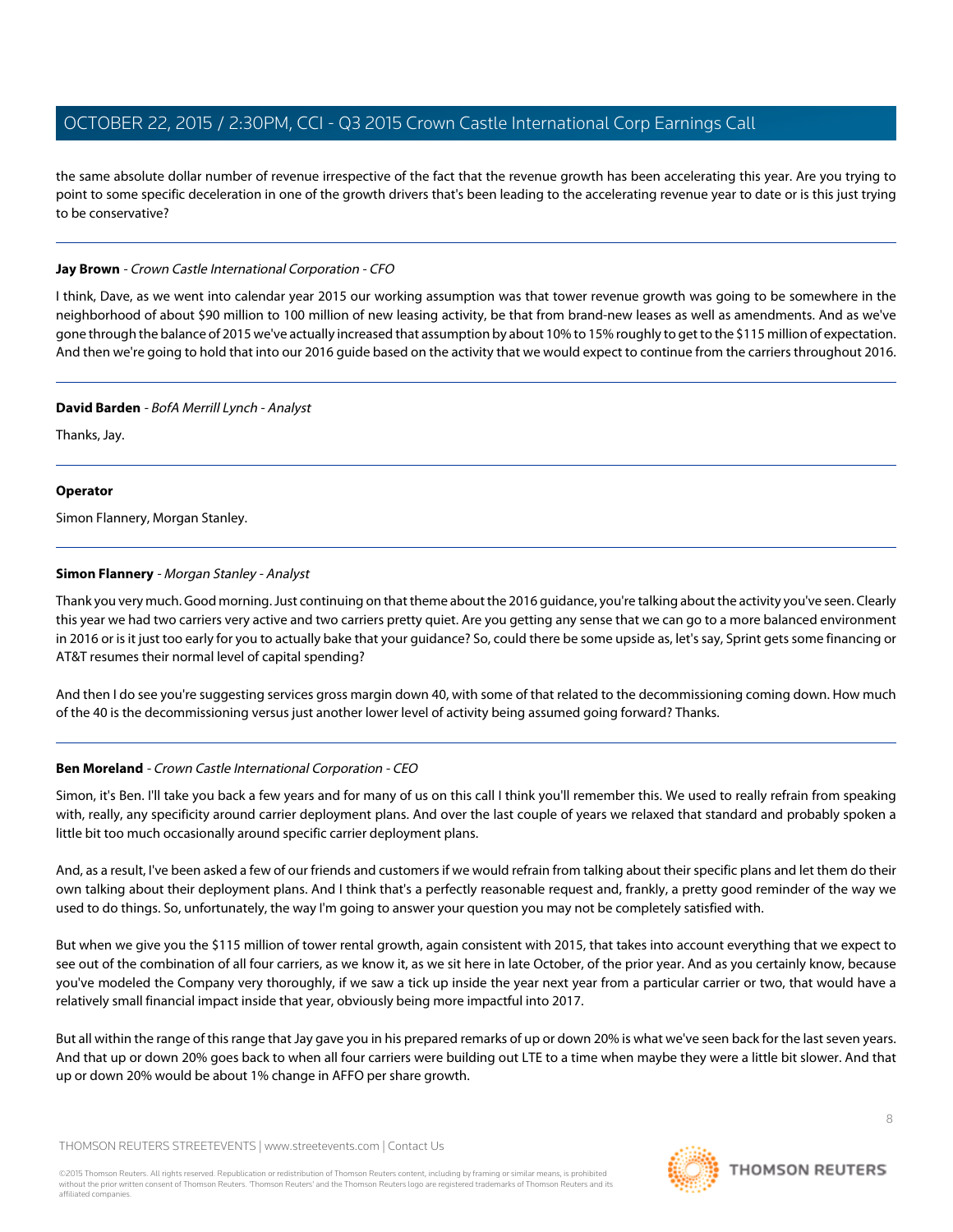So, I think we given you all the detail you need, particularly in the supplement will show you quarter to quarter changes in revenue from the carriers so you can certainly see it on a trailing basis who's doing what. But I'm really going to try to not really speak about specific terms of who's doing what in the marketplace because certainly a lot of that is proprietary information.

#### **Simon Flannery** - Morgan Stanley - Analyst

Okay. But your basic message is you're currently modeling about a similar level of activity.

#### **Ben Moreland** - Crown Castle International Corporation - CEO

That is the absolute message, is that we're modeling off of the activity we've seen this year which, as Jay suggested, has ramped through the year. And we are seeing application volume ramp as we come into the fourth quarter. And that is all taken into account in our expectations. And, again, we try to stay with whole numbers because you lose a few percentage points, few basis points on the larger base every year when you're just looking at percentages.

Then on your service gross margin question, down \$40 million, that's one-timers that occurred in 2015 around the pay and walk fees and a few other things, that we don't expect to repeat in 2016. Importantly, our core service contribution in the \$240 million to \$250 million range is the core contribution we're seeing this year. So, we're looking at it to be comparable to 2015.

#### **Simon Flannery** - Morgan Stanley - Analyst

Great. Thanks so much.

#### <span id="page-8-0"></span>**Operator**

Philip Cusick, JPMorgan.

#### **Philip Cusick** - JPMorgan - Analyst

Hey, guys, thanks. Two things. One, to follow up on David's question and not any particular carrier, it seems like it's been about five years since you saw in some of the MLAs that we've talked extensively about in the past. Do any of those expire in 2016? And how should we think about the GAAP and cash impact as those roll off?

And then, second, then, can you follow-up on your comments about FirstNet and just expand on the opportunity here and how you see the architecture of shared versus proprietary network that they are planning?

# **Jay Brown** - Crown Castle International Corporation - CFO

On your first question the structures that we had signed up with the carriers where they were committing to a certain level of leasing and going ahead and paying us for that in advance of actually putting equipment on the towers, those have virtually completely been used up at this point. I think we talked about going into 2015 we were expecting somewhere in the neighborhood of about 10% of the activity in total on amendments that would have already been provided for and were already being paid for in the structure of those agreements.

Today, virtually every lease we have where the carriers are putting additional equipment on the tower is adding additional site rental revenue to the mix. So, we're really past that stage at this point. As we think about the 2016 activity we're not really factoring in any amendments that would not bring additional site rental revenue.

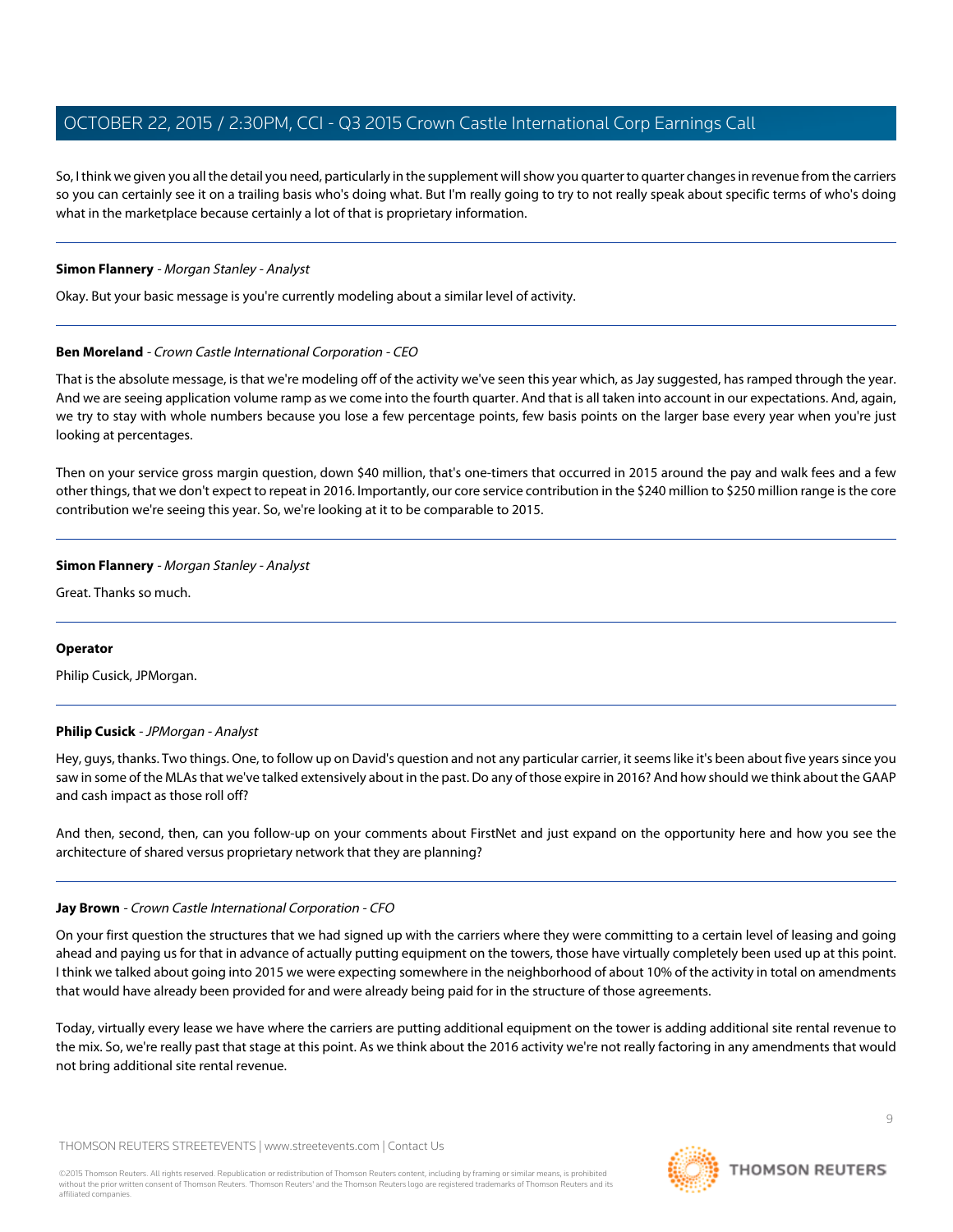# **Philip Cusick** - JPMorgan - Analyst

Got it.

# **Ben Moreland** - Crown Castle International Corporation - CEO

Phil, on your comment around FirstNet, look, I'm encouraged. The webinar earlier, the webcast earlier a few days ago, indicated for me a pretty clear road map of time lines and dates to launch a deployment here in the way that we've always felt like it's the most efficient. And from their point of view I think they've suggested today we'll only consume about 5% of the spectral capacity of their spectrum on any given day. So, that's a tremendous opportunity for the industry to use that remaining high-quality spectrum.

As a result, there's going to be a fairly complicated and yet unknown RFP process to go through exactly what will a carrier or collection of carriers -- by market, maybe splitting it out -- pay for and what's it worth to them. And that part is not clear and still very complicated, and I think presents a fair amount of uncertainty still. But I do believe they're on the right track of looking at a shared network that will likely be hosted across one or multiple carriers' networks, which we certainly can accommodate and expect to participate in and use our infrastructure to do so in a very efficient way.

I think in previous call we basically said we don't have any clear direction. I think we now have some clear direction about where they're headed and that is encouraging, albeit it is probably not financially material into, really, 2018 because you're probably starting on deployments mid-2017, wouldn't have any real financial consequence probably until you get into 2018. But we are encouraged.

# **Philip Cusick** - JPMorgan - Analyst

Thanks, guys.

# <span id="page-9-0"></span>**Operator**

Ric Prentiss, Raymond James.

# **Ric Prentiss** - Raymond James & Associates, Inc. - Analyst

Thanks, guys. One quick follow-up to Phil's. Jay, not just the MLAs but you guys mentioned how you bought T-Mobile towers and AT&T towers. I think there was some reserve space or future space in those deals, as well. So, MLAs and M&As, you guys are pretty much through any free space, if you will?

# **Jay Brown** - Crown Castle International Corporation - CFO

That is correct, Ric, my answer would apply to both situations.

# **Ric Prentiss** - Raymond James & Associates, Inc. - Analyst

Okay. Great. And then I want to dig a little deeper on Sunesys and small cell, if I could. So, I apologize for going a little deeper dive. On Sunesys, I think you are guiding to about \$75 million in gross margins and \$60 million or so in EBITDA after G&A. When the deal was announced you thought the first year of Sunesys gross margins might be more \$80 million to \$85 million and EBITDA might be more \$60 million to \$65 million. So, what has happened in Sunesys given that we closed the deal early and a little lower number for calendar 2016?

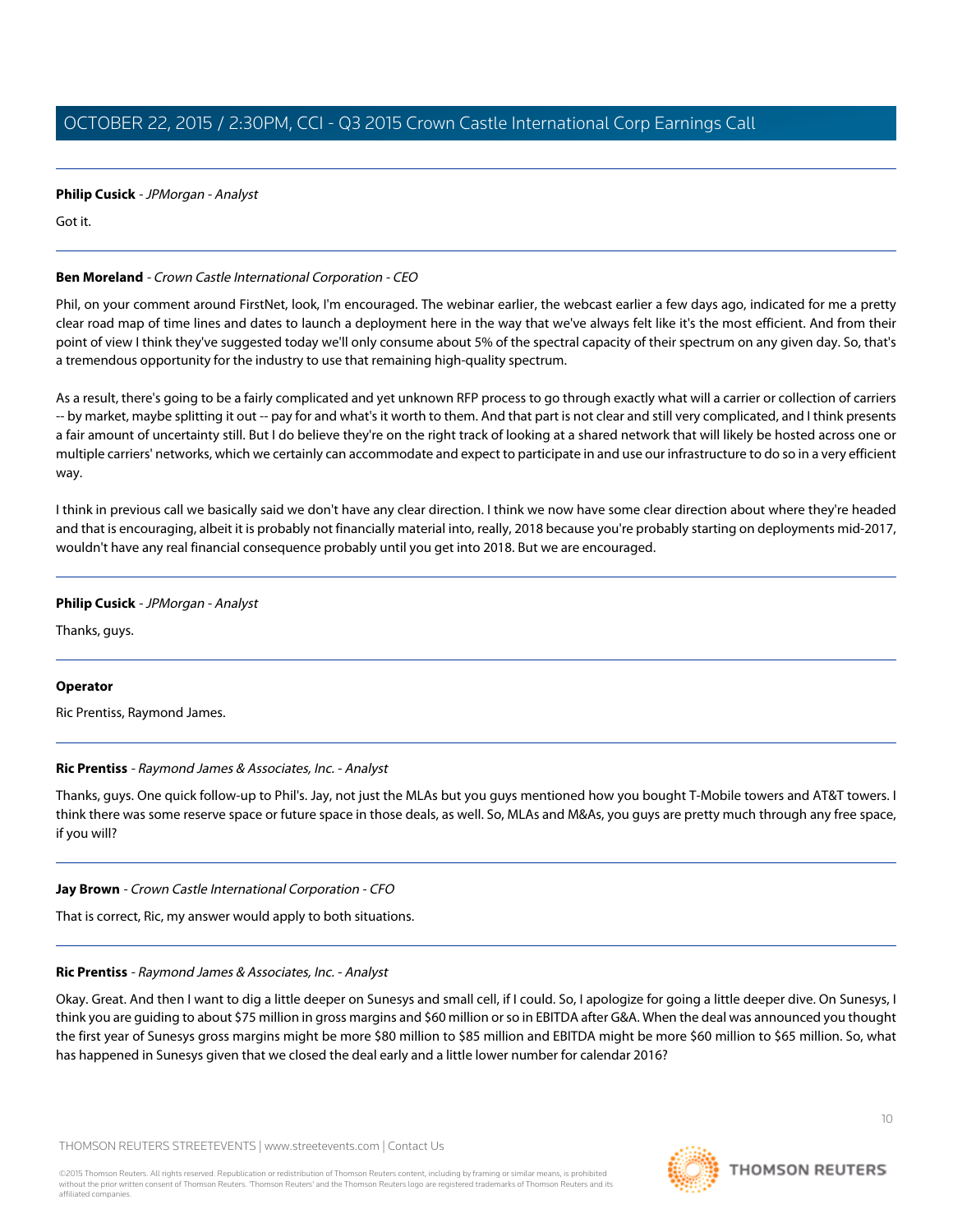# **Jay Brown** - Crown Castle International Corporation - CFO

Ric, it just has to do with the way they classify direct operating expenses in G&A as compared to the way we would do it. When we got in and started to figure out how we would reflect the results of the business, we did it consistent with the way we would look at towers and reflected some of those expenses in different categories. So, the net number is unchanged. We just moved some of the expenses from direct operating expenses and G&A in order to match the way we think about it on the tower side to be consistent.

# **Ric Prentiss** - Raymond James & Associates, Inc. - Analyst

And you mentioned where you hoped there's some meaningful ability to get small cells on top of it. It looks like the guidance is still business as usual at Sunesys as far as their legacy business. Have you assumed any small cell extra growth onto that asset?

# **Jay Brown** - Crown Castle International Corporation - CFO

Ric, the way we're thinking about the Sunesys asset today is really inventory. I'd be thrilled to come on the call in a couple of quarters and tell you that the activity has ramped beyond what we are seeing today. But the way we think about is we just bought inventory, and it's a cost advantage and a speed advantage for deployment of the pipeline that we currently see and what we expect.

As we've said, our expectation for small-cell revenue growth is about \$55 million next year, consistent with what we've seen this year. By implication you can say the pipeline looks steady. If it were to grow from there then terrific, and that's what we are pursuing. And we have a lot more inventory with which we can deploy small cells, again on a very cost-effective basis, because we essentially already own the asset, and on an expedited basis because we don't have to build it. But right now we're not guiding to an incremental increase in revenue contribution from there today.

Your last question is around Sunesys specifically. I would say having owned it a very short period of time there is a very modest amount of revenue growth within the Sunesys traditional business. But that's not core and not something that we would spend a lot of time focusing on with you.

# **Ric Prentiss** - Raymond James & Associates, Inc. - Analyst

Makes sense. And last question is, when you look at the CapEx that you spent within the quarter, I think it was about \$98 million for newbuilds, primarily all of it small cells, should we think about, still, that old rule of thumb of about \$100,000 per node if it's a new node? We haven't seen a lot of change in the node count, still 15,000 approximately last quarter and this quarter. We're just trying to get our model correct as far as you spend CapEx on a small cell when does it roll into being nodes on the air and then revenue coming in?

# **Jay Brown** - Crown Castle International Corporation - CFO

You're right about the \$100,000 per node. That's the best way to model the business and consistent with our expectations. As we reflected the nodes, we've shown that number as a combination of nodes under construction and those on air and rounded it. So, you haven't seen it move but that would just be inside of the rounding of 15,000.

#### **Ric Prentiss** - Raymond James & Associates, Inc. - Analyst

Okay. And you know me, I'd love to get some more segment details on small cell as far as revenues, margin and actually some quantities. As you consider now it's 11% of the business pro forma, hopefully someday we'll get some more details.

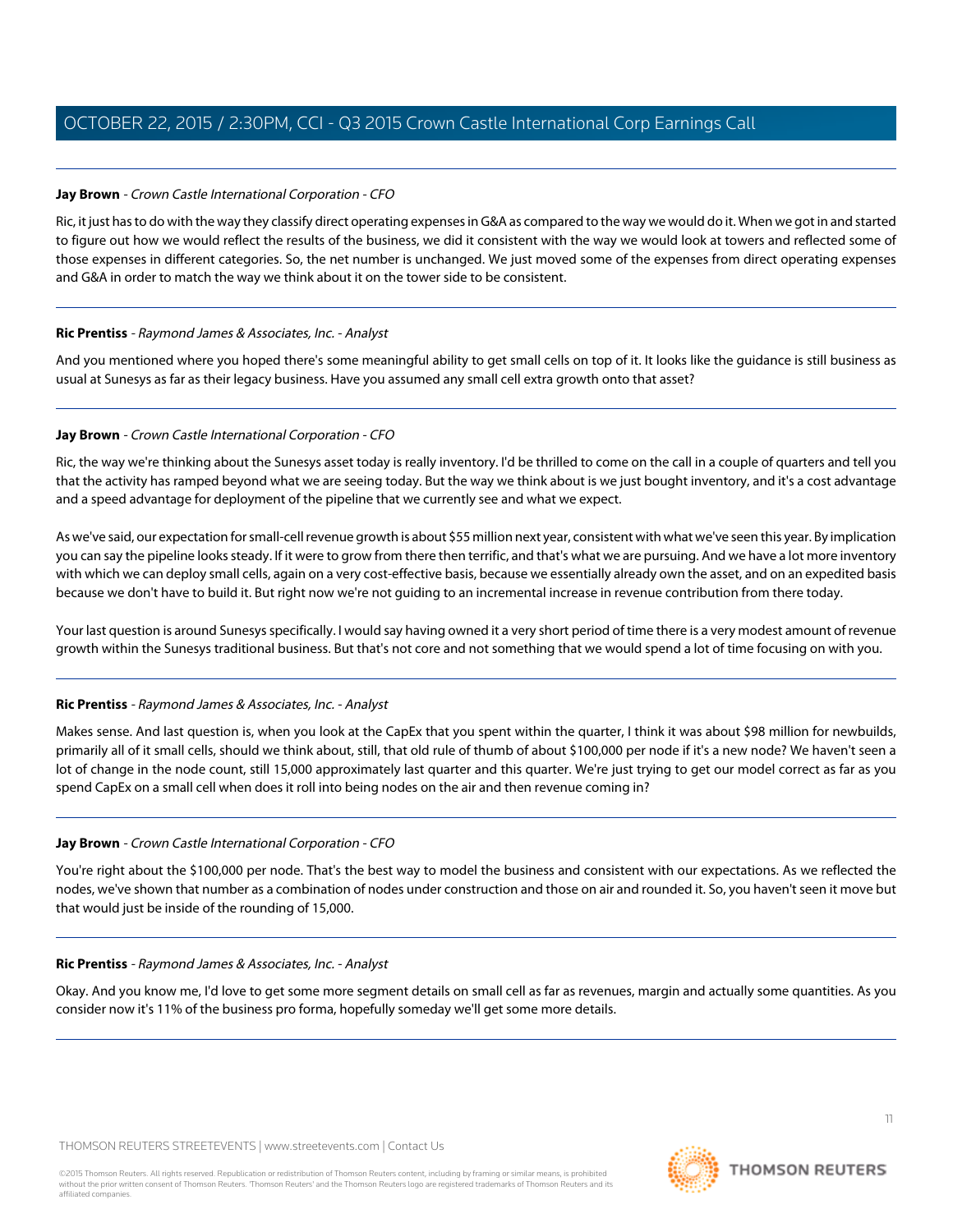#### **Jay Brown** - Crown Castle International Corporation - CFO

Yes, Ric, we're continuing to look at that, and provided obviously there's some pretty meaningful detail on the slides that I talked about and then also in the supplement. As we're going through the process of integrating Sunesys we're relooking again at our operating reporting relationships and the best way to operate the business and then the best way to reflect and review the results ourselves. That may result in doing disclosures a little bit differently than what we've done historically. But we are trying as much as we can to provide you the information you need to evaluate how well the business is operating.

#### **Ric Prentiss** - Raymond James & Associates, Inc. - Analyst

We'll take just some decimal points, too, probably. Anyway, thanks, guys.

#### **Operator**

<span id="page-11-0"></span>Michael Rollins, Citi Investment Research.

#### **Michael Rollins** - Citi Investment Research - Analyst

Hi, thanks for taking the questions. Two, if I could. First, could you go back to the slide where you walk through different revenue drivers for 2016? And can you talk about how much of the internal growth in 2016 is generated by Sunesys versus the amount that you have in the external growth bucket?

And then the second question I had, just taking a step back on leverage, can you talk a little bit about why you think it's so important to drive towards investment grade credit metrics and try to get an investment grade credit rating? Have you modeled the alternative if you didn't do that, maybe what your leverage or AFFO growth per share might look like in the alternative? Thanks.

#### **Jay Brown** - Crown Castle International Corporation - CFO

On your first question, Mike, when we talk about the \$115 million in tower leasing and the \$55 million in small cell leasing, you should think about that as basically our legacy business prior to the acquisition of Sunesys. The benefit that we will have in Sunesys is over in the acquisition category of roughly \$60 million. I assume you are referring to slide 8 in your question there. So, the way to think about that I think is pretty consistent with what we've done in 2015, similar assumptions in 2016.

On your second question around investment grade, we have spent a lot of time working on that and run the exact analysis that you articulated between remaining non investment grade versus investment grade. And I would say for a long period of time Ben and I have held a view that the value creation is driven in our business over the long term by three different areas. One of those is obviously organically leasing on the assets that we already own; secondly by the way that we allocate capital -- and today we're obviously allocating a meaningful portion of capital to what we believe to be growth enhancing around small cell -- and then, thirdly, by reducing and taking actions that reduce the overall expected cost of equity in our business.

There are a lot of aspects of that that have implications in terms of how we operate the business. One of those, which we've obviously spent the last several years talking a lot about, is our focus on the US market and our unwillingness to go to emerging markets.

And as we think about the business that we're running, it is a growing annuity of cash flow payments out of the various wireless carriers. And underlying that is obviously the credit quality and stability and predictability of those cash flows coming from those wireless operators. Our view is that over time, as the story is better understood, the understanding of that risk should necessarily reduce the overall cost of the equity.

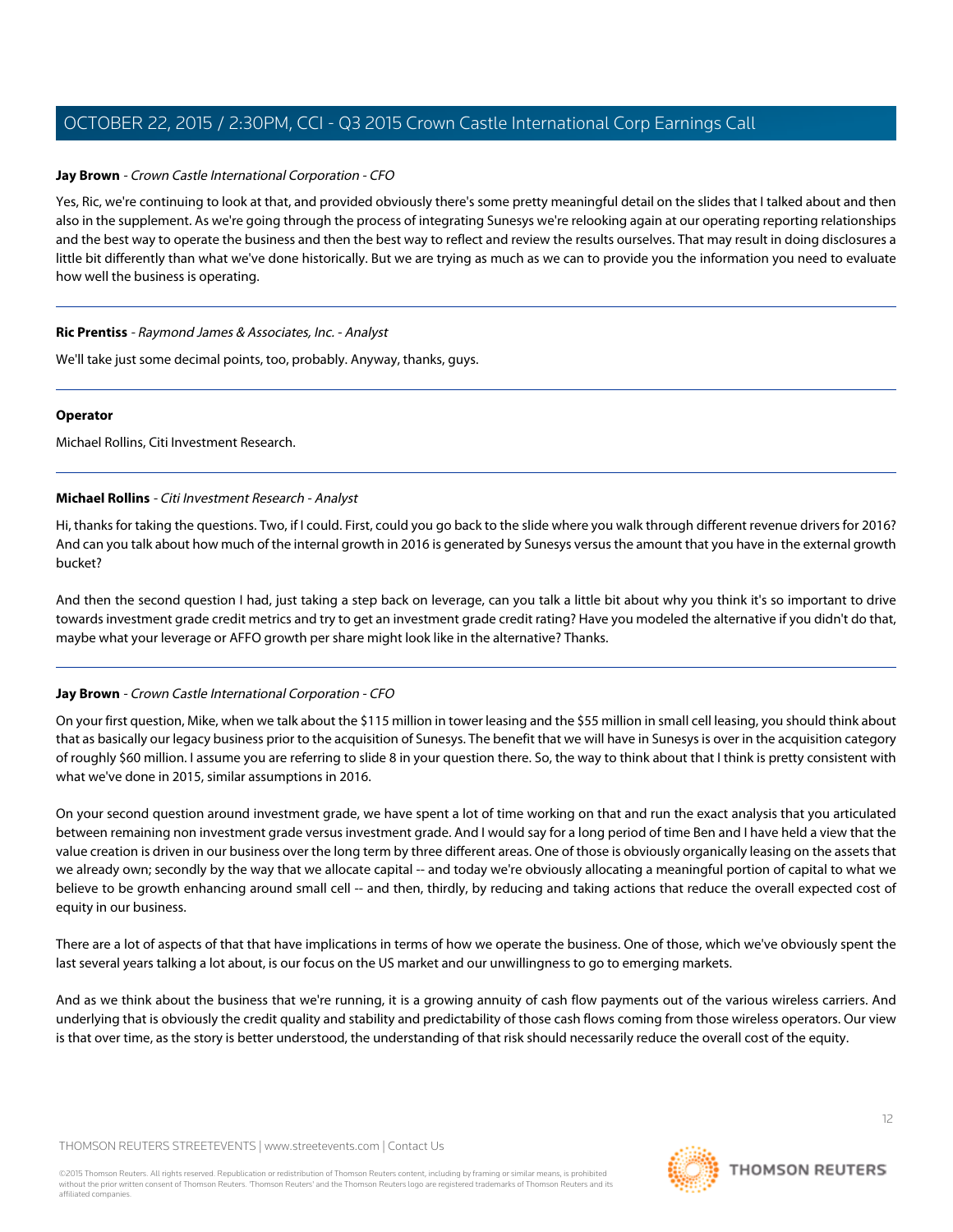Commensurate with that is having a balance sheet that, regardless of market conditions, has free access to the capital markets, and we believe the investment grade credit rating, as much as the rating is, is the indication of how we manage the balance sheet so that in maybe less favorable times than we are currently in the capital markets, we would maintain the access and there would never be a question about whether we would be able to pay the dividend if we were in relatively choppy capital markets. So, it's a combination of factors but we think it has implication longer term as we think about lowering the cost of the equity and driving long-term returns to shareholders.

# **Ben Moreland** - Crown Castle International Corporation - CEO

I would just add one thing, Mike, if you will. If you run out the model long term, which we have, staying levered like we used to, it makes a very insignificant difference to the overall return, and obviously increases the risk profile materially, as Jay just walked through, in times when markets are disrupted.

The other thing I would say, though, just more broadly about our business, as we've all worked on this for a long time we have a fabulous business model around shared infrastructure, where it's generally cheaper for a carrier to occupy one of our facilities and benefit from the capital efficiency of sharing than it is to do it themselves. We can get double benefit out of that to the extent our absolute cost of capital can be less than our carrier customers, where you are less reliant on co-location overtime, to the extent you can demonstrate over time that your absolute cost to capital is less than the carrier customers because of the nature of our cash flow being long-term contracted with escalators out of what we believe has always been the most senior secured cash flow stream coming out of the wireless, industry which is that to operate their network.

That's a long-term aspirational goal. I wouldn't suggest to you we're there yet but it's something that we've had -- we always take a long-term view and I think the next generation of this business will be that we will have an absolute cost of capital, including total return expectations on our equity, that's lower than our customers'. And that's a wonderful place if we can ever get there, and that is what we are pursuing.

# **Michael Rollins** - Citi Investment Research - Analyst

Thanks very much.

# <span id="page-12-0"></span>**Operator**

Brett Feldman, Goldman Sachs.

# **Brett Feldman** - Goldman Sachs - Analyst

Thanks. Just two quick follow-ups. With regards to Sunesys, I know you're not really trying to grow the existing business, but could you just remind us about the durability of those existing customer relations, meaning can we just continue to run rate that \$100 million-plus of revenue? And then you noted that there's going to be about a \$35 million increase in spending. I was hoping we could get a little more detail on what's behind that.

# **Jay Brown** - Crown Castle International Corporation - CFO

Sure. We think the revenues are very durable. The growth rate there and escalations roughly is about 3% on an annual basis, so we would expect to see some uplift there. And then contracted terms was about five years. So, a little less than what we see on the tower side but still, nonetheless, pretty long term in nature.

#### **Brett Feldman** - Goldman Sachs - Analyst

And on the increase in spending you're expecting next year?

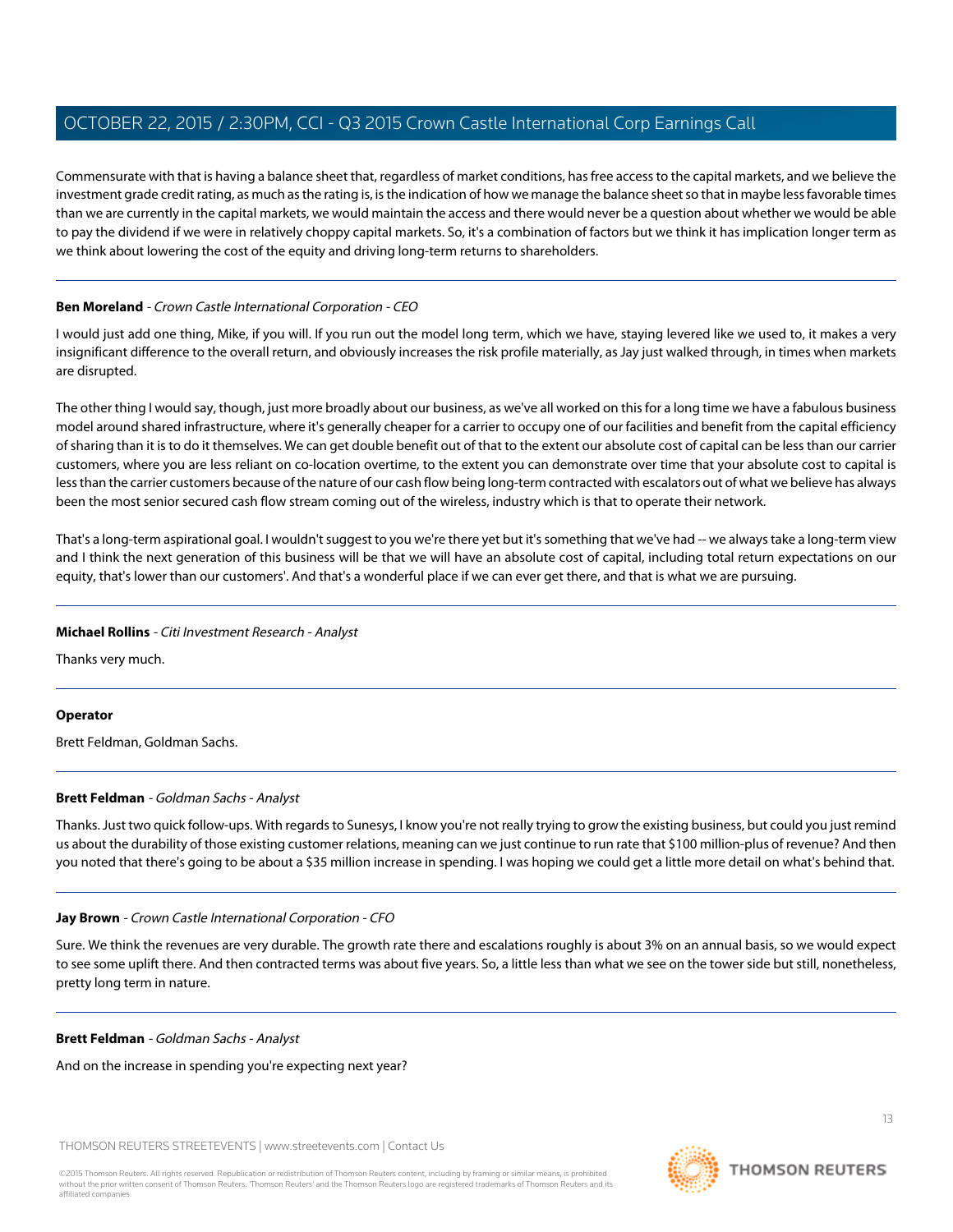#### **Jay Brown** - Crown Castle International Corporation - CFO

Do you mean expense growth?

#### **Brett Feldman** - Goldman Sachs - Analyst

Yes, the expense growth. Yes.

#### **Jay Brown** - Crown Castle International Corporation - CFO

That's a little less than 3%. If you look at total direct operating expenses and G&A it's about 2.8% increase in expenses year over year excluding, obviously, what we're bringing on from Sunesys.

#### **Brett Feldman** - Goldman Sachs - Analyst

Is some of that related to small cell business or is it just the normal inflation and cost?

#### **Jay Brown** - Crown Castle International Corporation - CFO

Normal inflation and cost. We would see that across the business.

#### **Brett Feldman** - Goldman Sachs - Analyst

And I'll ask just one quick follow-up along that. How do you feel about the spending growth around the small-cell business? You had noted previously that the spending was growing more rapidly than, say, the rest of your overhead expenses you were growing the business. At what point are we going to start to see that level off and maybe get a bit more operating leverage from the growth in your DASH revenues?

#### **Jay Brown** - Crown Castle International Corporation - CFO

Brett, you are seeing that today, which is a point I made in my prepared remarks, about the 80% incremental margins. For the last several years, since we were really building out the overall infrastructure for small cell, as well as integrating the large tower acquisitions that we did, we saw spending on increasing span of control and management levels, in addition to the more operating level jobs that we put in place in order to operate those assets. Our incremental margins came down from what we've seen historically.

As we think about 2016, though, we think about it in a much more normalized basis as, again, from an operating cost standpoint that coming down much more in line with what we've seen historically in the business, just under 3%. And, therefore, the incremental margins that we see on the incremental revenue being put into the business is coming out at about 80%.

#### **Brett Feldman** - Goldman Sachs - Analyst

Okay. Thank you for taking the question.

#### **Operator**

Colby Synesael, Cowen and Company.

THOMSON REUTERS STREETEVENTS | [www.streetevents.com](http://www.streetevents.com) | [Contact Us](http://www010.streetevents.com/contact.asp)

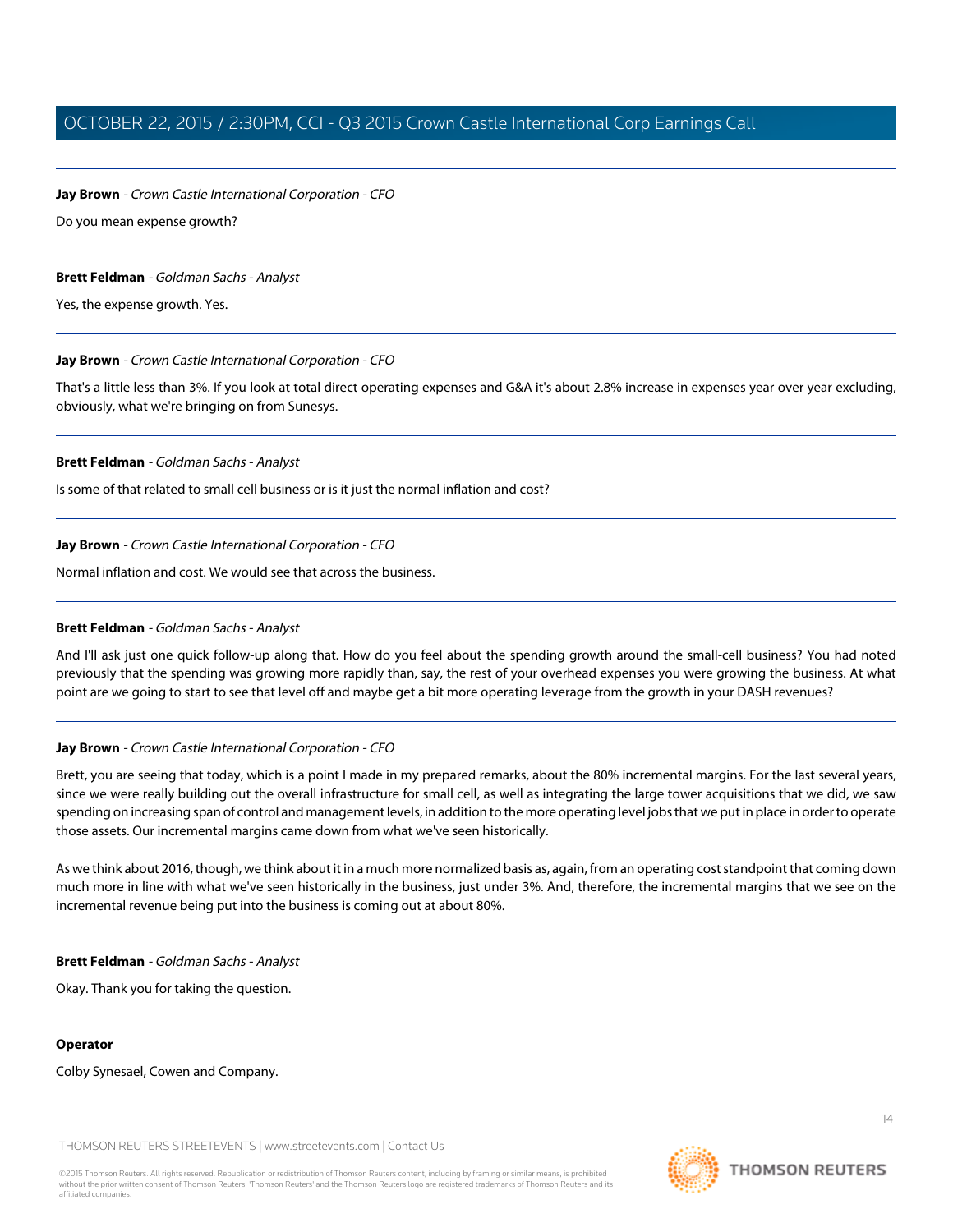# <span id="page-14-0"></span>**Colby Synesael** - Cowen and Company - Analyst

Great. Two lines of questioning. You mentioned, I think in response to Simon, that you're seeing some increase in application volume. I was wondering if we could parse through that. Is that fairly even across all four carriers or are you seeing one or two carriers potentially caring the torch there? But you don't have to tell us which ones.

Also, I was trying to get a sense amendments versus new sites. And then, also, has that really been a steady ramp through 2015 or are you seeing some form of slight infection?

And then just another line of questioning had to do with the acquired churn. We saw in the supplemental that it's assumed to be up in 2016 and 2017 versus what you previously had last quarter. Is that simply some of the pushout that you described or is there an actual absolute change in the acquired churn that you're now expecting? Thanks.

# **Ben Moreland** - Crown Castle International Corporation - CEO

Hi, Colby, it's Ben. The churn is no change in the total. It's just sliding from 2015 to 2016, unfortunately, and a little bit into 2017. Obviously we would rather get it done sooner than later but it moves a little bit. And it was our best guess when we originally gave you that number.

And then in terms of activity I'll just stick with what I said before. We've got application volume up in the second half of this year. I'm pleased to see what I'm looking at for fourth quarter. But, again, I want to tell you that that is in our expectations for 2016. So, that \$115 million we're giving you is our best view today of what we're looking at.

Again, everyone on the call, even if we started to beat that number, again 20% up would be technically about 0.5% in the first year and a full 1%, or little more than a full 1% in the second year. So, I really think it's a less-than-productive discussion to go down the path of who's doing what to whom, when we tell you that we've got it all in there and we will tell you on a trailing basis exactly by quarter who's doing what in terms of total revenue, so you can see it. Beyond that, I'll really direct it back to our four carrier customers to talk about their specific deployment activity.

# **Colby Synesael** - Cowen and Company - Analyst

Just one thought to that -- any color, though, on whether it's more amendments versus new sites?

# **Jay Brown** - Crown Castle International Corporation - CFO

It is pretty similar what we expect in 2016 to what we've seen in 2015. I think last quarter we talked about this a little bit, and we talked about the fact that it's returned to a more normalized level where we are in the neighborhood of about 40% or so of amendments and about 60% from new leases. I don't see anything really changing. It obviously moves around a little bit quarter to quarter depending on what work we are working on for which carrier, but somewhere in that neighborhood would be my working assumption for 2016.

# **Colby Synesael** - Cowen and Company - Analyst

Great. Thank you and congrats on the quarter.

#### **Operator**

Jonathan Atkin, RBC Capital Markets.



**THOMSON REUTERS**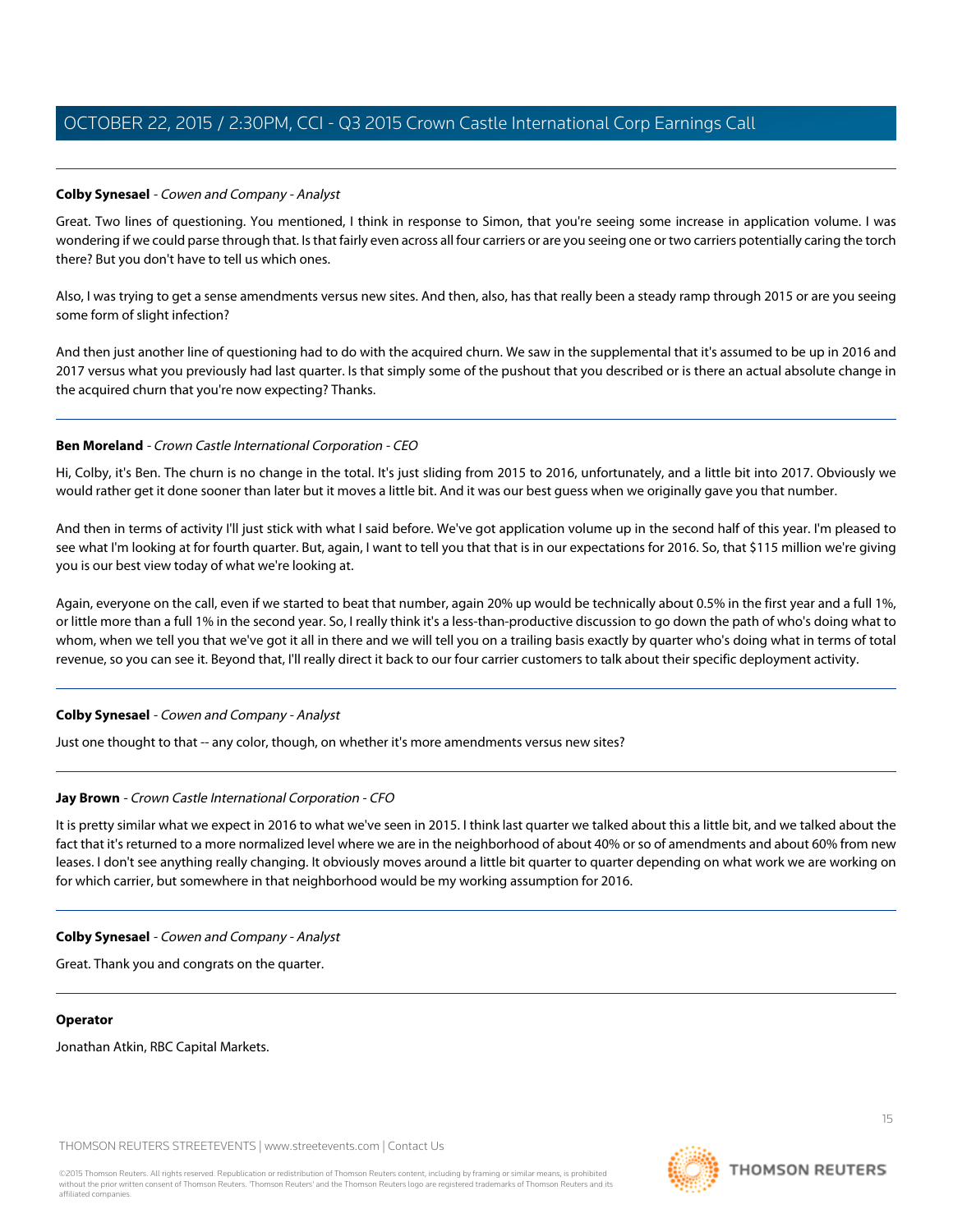# <span id="page-15-0"></span>**Jonathan Atkin** - RBC Capital Markets - Analyst

Yes, I was interested in the small cell leasing growth that you're expecting next year. Is most of that going to continue to be anchor tenant growth or is there signs of interest and hopes that you could get additional tenancies in the next couple of quarters on that infrastructure? And then more broadly, talking about fiber assets, I just wondered if there's an opportunity to monetize unused fiber that you wouldn't need in the normal course of your small cell expansions.

# **Jay Brown** - Crown Castle International Corporation - CFO

John, on your first question, of the activity we're seeing today, about 75% is related to newbuilds. And I'm talking specifically to small cells. About 75% is where we're building new systems and about 25% is leaseup on existing systems. And that would be similar to our assumption for 2016, that that rate will continue.

The other thing I would point to broadly is if we look at the level of leaseup activity and compare that to what we're seeing in towers, we're seeing leaseup on small cells occur at a rate faster than that of towers. Today across all the small cell networks that we've built, we're about a tenant and a half, roughly, across those existing systems. And obviously we've not owned them or built them that long ago. Making the comparison that I made earlier in the conversation in my prepared remarks about adding about 0.1 tenant per tower per year, or one tenant over a 10-year basis, we are ahead of that as you think about the tenancy adds.

The other way to think about it is how are we doing on a yield basis, if you think about the annual recurring cash flow coming off of small cells compared to the total net capital that we put into them. We're building systems, as you've heard us talk about, initial yields of about 6% to 7%. And today the yield across the entire book of business, considering all of the capital that we've spent, including the amount of capital we just spent on the Sunesys acquisition, came in at about a 6% initial yield. The whole book of business is now at about an 8.5% yield. So, we have meaningfully increased the yield on those assets and that's driven almost entirely by the additional leaseup that we've seen on those systems that we've built.

Obviously we're encouraged about how well the co-location has gone. Some of you may have seen the system that we built in Philadelphia recently. That system went on air -- it was a system that we've been working on for about a year or year and a half or so -- it went on air in a densely populated area that got some recent press coverage. It went on air with three tenants on it day one. Obviously that's not our underwriting assumption and it doesn't happen every time, but we are starting to see more and more the carriers want to co-locate and lease up these systems that are being built in phenomenal areas around the country.

# **Ben Moreland** - Crown Castle International Corporation - CEO

And then, John, on your comment about monetizing unused fiber, that's absolutely something we're looking at. Couldn't put that in guidance yet. There's two ways to do that. One would be to contract with third parties, other providers that might want to use it, as we did with Sunesys before we owned them. Or, alternatively, the Sunesys sales force gets turned loose on our fiber that we owned where we can add monetization through additional contracts on that fiber.

We're looking at both of those things. We'll probably pursue them both. That's just prudent to get the return out of the investment. I wouldn't say -- that's certainly not meaningful in the numbers as we look at it having owned it a couple of months, but it's an opportunity for us nonetheless. Not the core business and not why we did the transaction, but it's revenue and margin in the same that I think we can go out and get.

# **Jonathan Atkin** - RBC Capital Markets - Analyst

Great. Thanks very much.

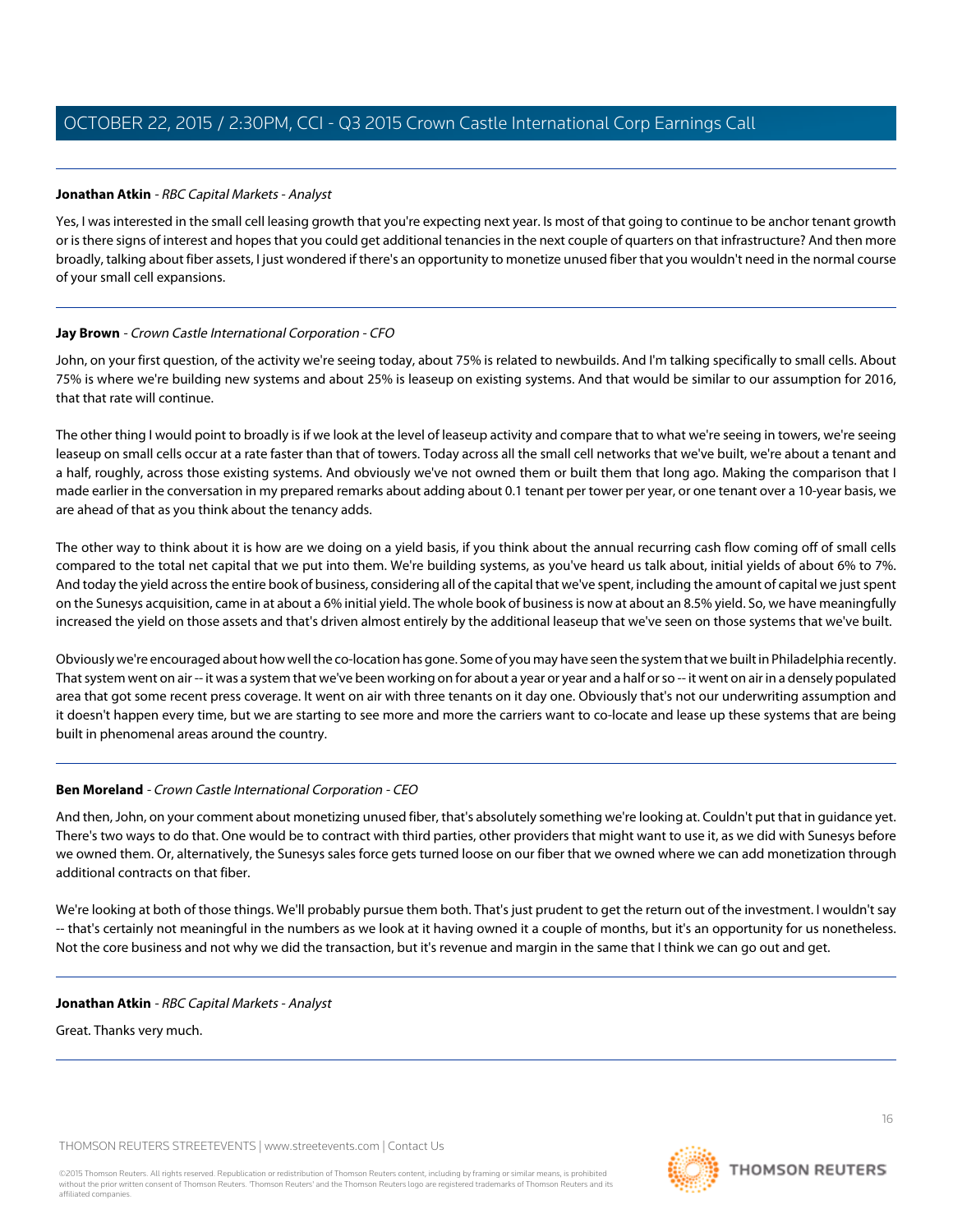# **Operator**

Amir Rozwadowski, Barclays.

# <span id="page-16-0"></span>**Amir Rozwadowski** - Barclays Capital - Analyst

Thank you very much and good morning, folks. I wanted to build upon the prior question in terms of co-location opportunities when it comes to small cells. There has been some debate among some of the carriers in terms of the strategy at which they're going to deploy small cells, at least some of the commentary that we've been hearing in terms of their strategy. As you sit today it does sound like the opportunity set for a certain number of carriers seems to be improving. How should we think about the longer-term opportunity? Do you think that some of these technologies are viable over the longer term? Is there going to be a hybrid approach towards some of those small cell deployments whereby you'll still be able to capture your fair share of co-location opportunities? We'd love to hear your thoughts on that.

# **Ben Moreland** - Crown Castle International Corporation - CEO

Amir, this is Ben. I think we've already seen an evolution in some of the technologies with some carriers wanting a lit service, what we think of as a small-cell application, versus a full turnkey dark service, which is a distributed antenna system, which is the majority of what we have today and what we are still deploying today. So, I think that will happen over time depending on what particular issues the carriers are trying to address in that location.

From where we look at it today, though, we're getting long-term contracts were we're starting with a very healthy initial yield, as Jay just walked you through, and co-location opportunities that are today tracking north ahead of where a traditional tower acquisition would be. And we're doing it in areas where -- you've seen some of the maps -- 90% of the activities in the top 25 markets in the US that we think are frankly beach front real estate for purposes of these systems, just like we did when we acquired tower portfolios 15 years ago.

We think it's a terrific long-term objective. But it's location specific. There are places where carriers have needs where we've been a little sheepish about going, honestly, because they have been second- and third-tier markets were one particular carrier might have had a need but it's harder to underwrite when that second or third carrier would have a similar need. And that's just like the tower business, by the way.

So, we're being pretty careful about where we deploy the capital. And so far, to move the needle as we've moved it, as Jay just walked through, on almost \$3 billion today capital spend in that business, tracking at about an 8.5% yield today, suggests we're on the right path. It is still very early days. We are going to have the capability -- we already have the capability and I think we'll continue to enhance it -- to accommodate whatever level of architecture or technology the carrier wants to deploy.

And it's very clear that backhaul connection fiber on net is the preferred approach to a durable system that provides scalability in terms of backhaul. And that's what we provide. So, we're thrilled to death and going about as hard as we can go right now, as we've said before.

# **Amir Rozwadowski** - Barclays Capital - Analyst

Thank you very much. And, if I may, one follow-up question. I know we've talked about technology disruption in the industry for some time now. And there's always been percolating conversations around Wi-Fi dislocation and stuff along those lines. Recent news suggests that there is someone of significant heft that may be looking to deploy a service over the near to mid term. How do you think about that in terms of the reality of investment and potential disruption for your market if that was to come to fruition?

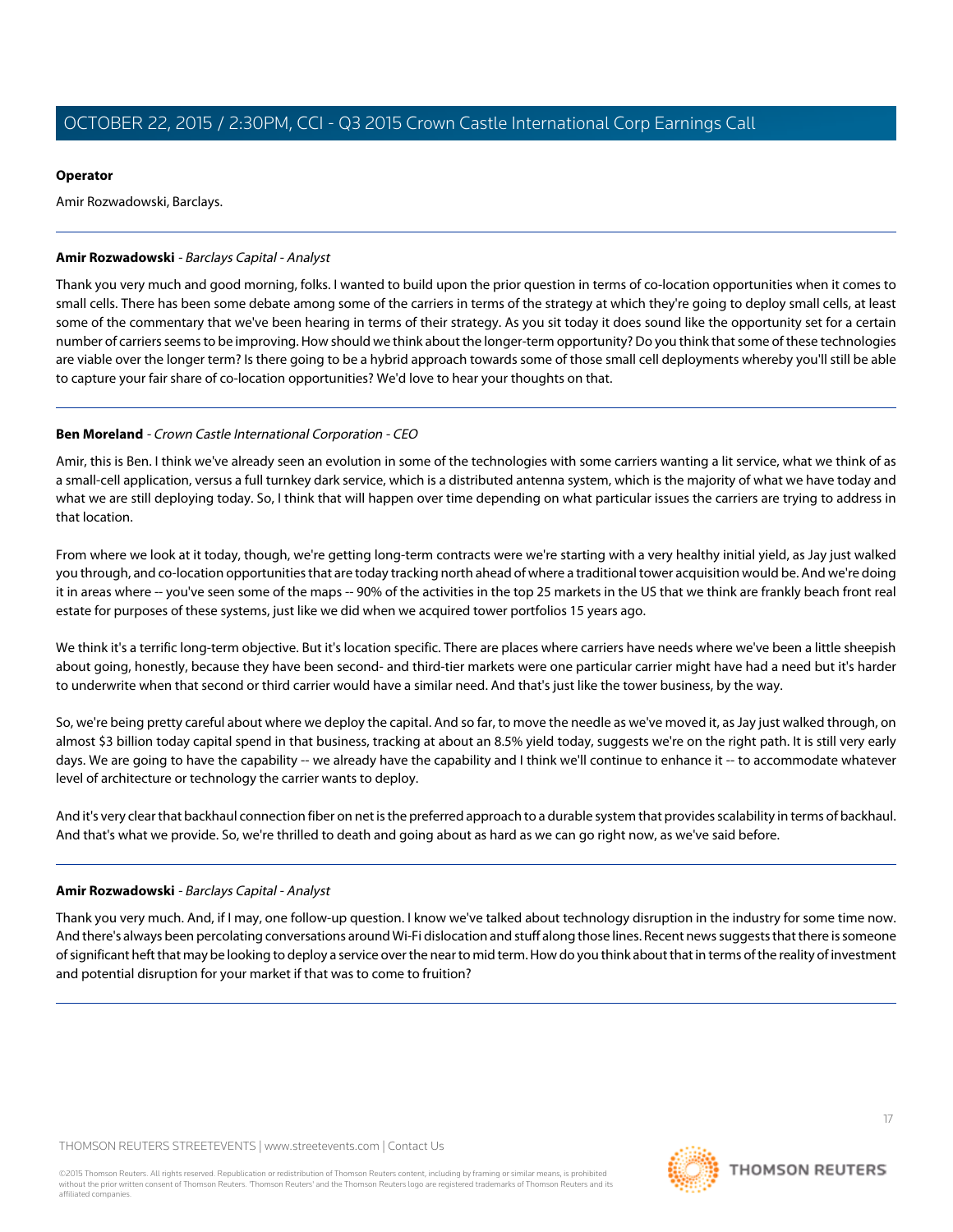#### **Ben Moreland** - Crown Castle International Corporation - CEO

I rely on our history, honestly, and I rely on our carrier customers' view this topic, which is we already have more than half of wireless traffic dor data on Wi-Fi networks today, and it's a very offload strategy that we all benefit from as consumers. And I think the wireless carriers with license spectrum would have a very hard time supporting all of that if there wasn't an efficient offload strategy.

And I think that's going to continue. Verizon talked about it on their call, though. They don't think that's necessarily the path for them going down with license spectrum to be able to control the network and the network quality. But I think we as consumers have a view that when you jump off of your contracted carrier network and you get on Wi-Fi wherever you happen to be, I don't think you have the same expectation of service. Maybe that's a benefit ultimately to the carriers over time.

In order to accommodate the growth in data services that we're all seeing -- and we see it in the press every single day with new applications and devices -- our view is it's going to take all comers. It's going to take towers, first and foremost, that we, again, have a belief that we will have every tenant on every tower over the long term. We think there's absolutely no reason, unless there's obviously a competing site, which is very rare in the tower business, that you wouldn't have all four carriers on every tower over time, almost by definition. Obviously we don't give you that in our 2016 guidance but that's our long-term thesis.

Behind that comes, then, the small-cell architecture where, as we've talked about now for a couple of years, the benefit of the small-cell capacity offload, is what it is essentially doing, it's dealing with a hotspot where there's a capacity issue in an urban environment. It's also unloading a macro site and making it more efficient. We think it takes that in scale. And we think there will be hundreds of thousands of nodes over time.

And then on top of that, just to finish out your question, I absolutely agree there will be Wi-Fi capability, as there is today. Perhaps we all as consumers will accept the lower threshold of service in a stationary environment, not a mobile environment. But we think that it takes all of the above to accommodate the broadband Internet usage that we're all seeing in the connected devices and, obviously, mobile video.

#### **Amir Rozwadowski** - Barclays Capital - Analyst

Thank you very much for taking the questions.

#### <span id="page-17-0"></span>**Operator**

Tim Horan, Oppenheimer.

#### **Tim Horan** - Oppenheimer & Co. - Analyst

Thanks, guys. Just a couple of follow-ups. FirstNet, do you think it's going to be material? Can it be 100, 200 basis points increased revenue growth over time? And, secondly, on ATT, it sounds like the reserve capacity got used up a little bit faster than you were expecting, I think definitely faster than what the company was expecting. And I just had one follow-up. Thanks.

#### **Ben Moreland** - Crown Castle International Corporation - CEO

Tim, on the FirstNet revenue contribution, I don't how to model that yet. It's just too early. I don't know who is going to be the winner of the RFP and exactly with the economics are. I think for purposes of your thinking, certainly to the extent it's a discrete application on a tower, that would look like a co-location, and I think they've said upwards of 40,000 sites that they need, we'd support that and look at what they are trying to accomplish. It sounds reasonable to potentially a little bit low.

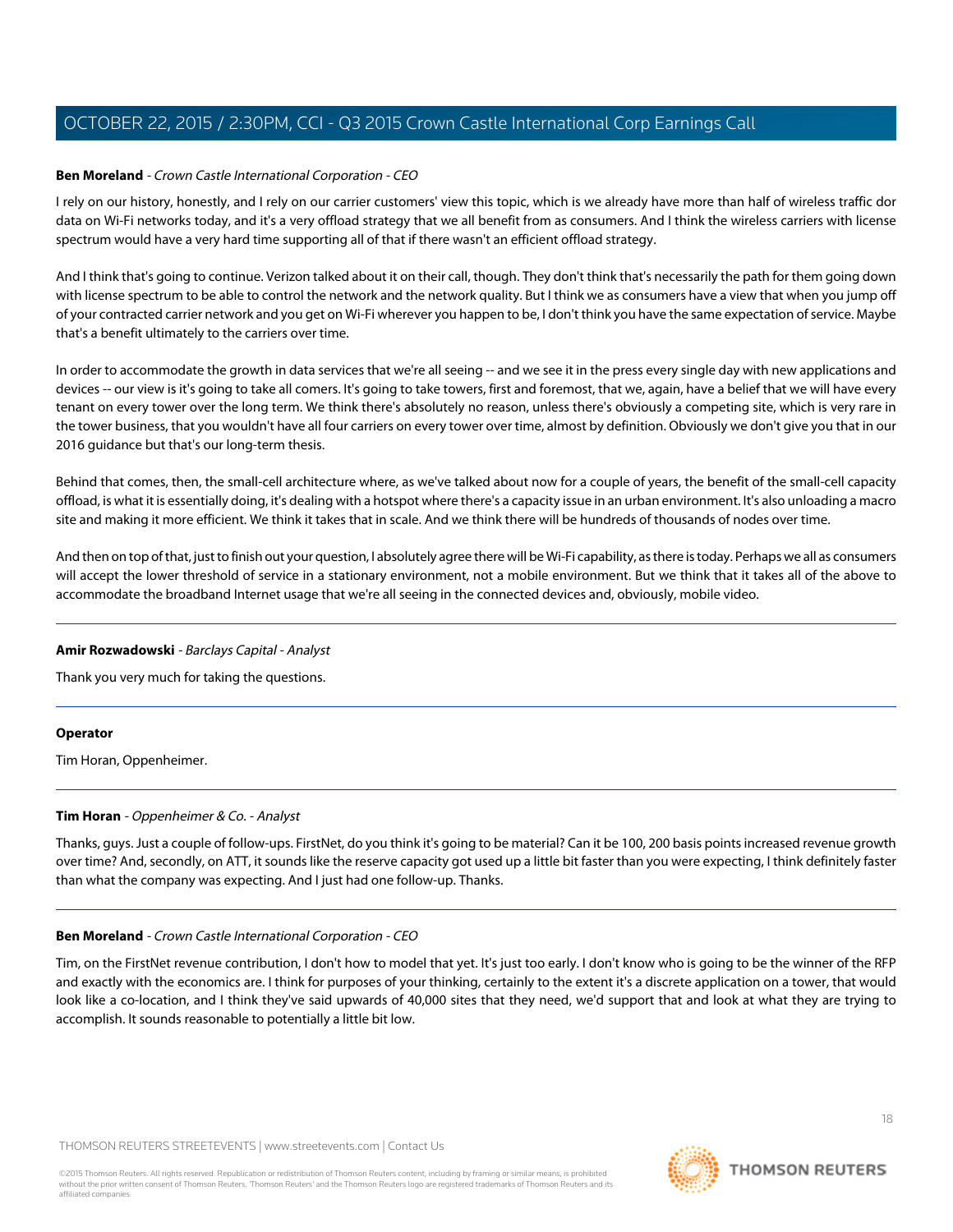To the extent it's a shared application where they're going to co-locate, it looks more like an amendment, which we're certainly able to price, and it would be an efficient use of the structural capacity on the tower and very quick to deploy. But I don't want to sit here and tell you what that mix is going to be yet. There is no way to know at this stage.

And with respect to where we are on ATT and that particular portfolio, I think Jay's comments I'll just probably leave alone. That's probably about as far as we ought to go.

#### **Tim Horan** - Oppenheimer & Co. - Analyst

Great. And then on the small-cell side, are you see any new competitors coming into the market, or maybe just as you get more and more experience your thoughts on the barriers to entry. Thanks.

#### **Ben Moreland** - Crown Castle International Corporation - CEO

As I've said before, I think there will be more competitors over time. It's an enormous market when you start thinking of geographies at the city block level. There's a lot to get done and certainly we can't do it all. We see other competitors in the market and others that are gaining capabilities. And I think that will happen over time. We're getting long-term contracted terms to amortize the investment.

And in terms of the barriers to entry, this is purpose-built fiber. And particularly with what we're doing today it is a very high consumer of strands purpose-built back to a hub location. It's not easily replicated. So, we're very confident that once you get an installed base and it's serving the need of that particular carrier, again on an efficient basis, we think it's a very sticky business. Not too worried about the long-term barriers to entry here.

#### **Tim Horan** - Oppenheimer & Co. - Analyst

Thank you.

#### <span id="page-18-0"></span>**Operator**

Michael Bowen, Pacific Crest.

# **Michael Bowen** - Pacific Crest Securities - Analyst

Thank you very much. I think most of my questions have been answered but maybe I'll hit this. How do you think about, you mentioned Cisco continues to talk about mobile data doubling each year through 2019, as you think about how the carriers are going to try to handle that, how do you guys go about modeling that into your assumptions going forward? I realize you're only giving out 2016 at this point but your thoughts on that would be helpful. Thanks.

#### **Ben Moreland** - Crown Castle International Corporation - CEO

Michael, we do this one year at a time. It just gave you on the previous question my long-term view on why we bought all these towers and why we think those are still the most attractive and efficient way for carriers to add capacity in a market. And then, as we've talked about, pleased with what we're seeing on the small cell side as a complement to that.

I think it's very clear we all have underestimated, probably forever, what the demand would be on the wireless networks and then what we would need to provide as infrastructure. What I look carefully at -- and I think this is going to be interesting to watch and Verizon talked about it a little bit on their call -- is opportunities to start monetizing the network in a different way than what we all traditionally would think of as subscriber

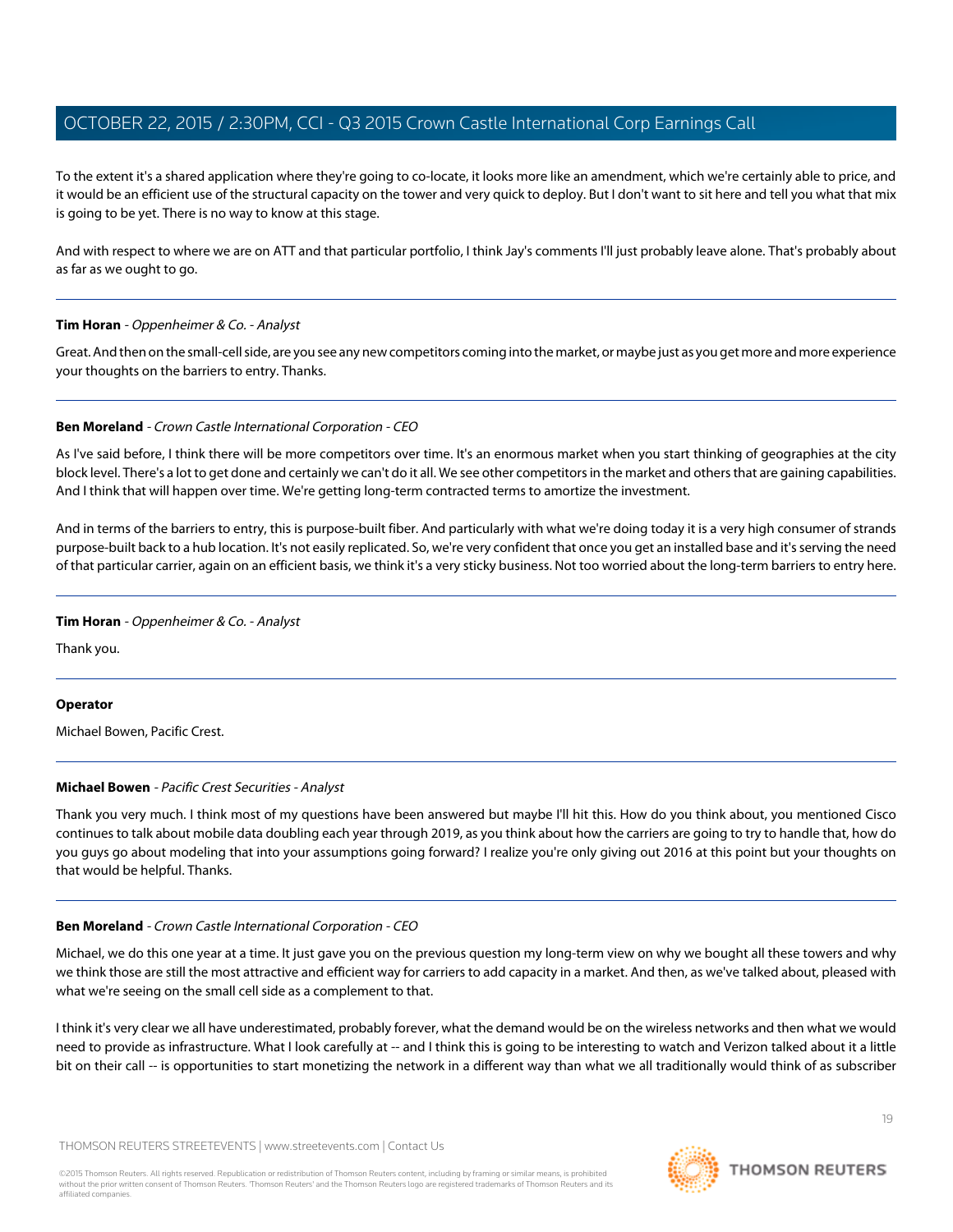monthly payments. If you want to know what we're watching, that is interesting to us as they generate new revenue streams as a way to further monetize the network. And I realize today that's financially immaterial, but I think that will ultimately drive the incremental investment in the network that obviously we benefit from.

#### **Michael Bowen** - Pacific Crest Securities - Analyst

And then maybe last one, I think a few minutes ago you said in 2016 you're assuming a mix of about 40% amendments and 60% leases for 2016. If I'm correct on that, can you remind us what 2015 is? And I believe you said lease apps are up, so should I assume, if 2016 increased at that 60% for leases over 2015, are you at a 70% run rate as a catch-up right now? How can we think about that right now?

#### **Jay Brown** - Crown Castle International Corporation - CFO

Michael, the expectation for 2015 is honestly pretty similar to that of 2016. It may move a few percentage points between new leases and amendments but I didn't mean to imply that we were seeing a big move in the type of applications or the type of activity. Our assumption for 2016 is pretty similar, both in terms of gross dollars as well as the mix.

#### **Michael Bowen** - Pacific Crest Securities - Analyst

Okay. Great. Sorry, I ran out of questions, I figured I'd give it a shot.

#### **Operator**

<span id="page-19-0"></span>Jonathan Schildkraut, Evercore ISI.

# **Jonathan Schildkraut** - Evercore ISI - Analyst

Good morning. Thanks for taking the questions. Two, if I may. First, on the leverage side I'm seeing that leverage ticked up a little bit quarter over quarter. And maybe that's because we don't have a full quarter of Sunesys in here to reflect on the EBITDA you paid for. But could you give us a little bit of a perspective of how we get down to 4 to 5 times leverage over the next whatever period of time it's going to take?

And then the second question, I just want to circle back on how we could think about revenue-generating CapEx as we go forward. My bad, I didn't do a good job of modeling that this quarter. But would it be fair to maybe think about the \$55 million of incremental small-cell leasing you're going to get next year -- I think, Jay, you said 75% of that is going to be on new systems, so take three-quarters of that and then gross it up based on your initial yields of 6% to 7%?

#### **Jay Brown** - Crown Castle International Corporation - CFO

Thanks for the questions. On your first question around Sunesys, you're right about how to do the leverage calculation. It ticked up a little bit just because we didn't have a full quarter of Sunesys in that calculation. We would expect to get down to the 4 to 5 times over time through growth in EBITDA. We're not making an assumption that we're going to allocate capital towards paying down debt but rather just growth in the business as we've laid out our growth forecast. We think the main growth in the business is going to drive that leverage ratio over time.

On the second question, yes, that is the right way to think about CapEx, as you articulated. We think it's going to be about the same as 2015. And as you think about initial yields on invested capital, that would play out real closely to our guide and flow-through of the growth in revenues flowing down to the EBITDA line.

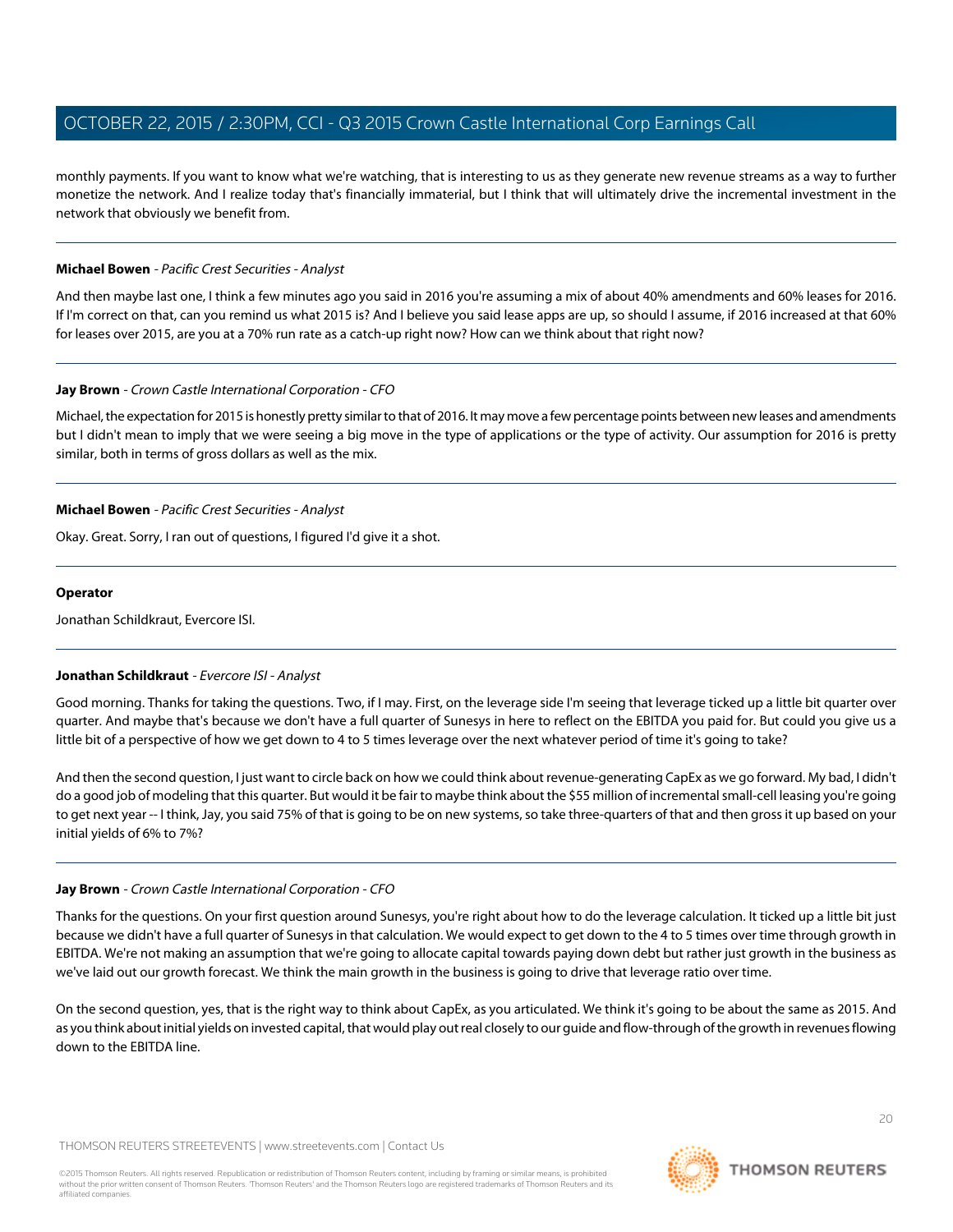#### **Jonathan Schildkraut** - Evercore ISI - Analyst

All right. Thanks so much.

#### **Operator**

<span id="page-20-0"></span>Batya Levi, UBS.

#### **Batya Levi** - UBS - Analyst

Great, thank you. A couple of follow-ups. Throughout this year you saw a delay in the renewal activity and it's pushed out to next year. I was wondering if you are having any conversation with the carriers today to potentially capture that churn for next in maybe new MLAs that you could sign with them.

And then a follow-up on the CapEx side -- can you talk about why this maintenance CapEx is coming down next year? And how should we think about maintenance CapEx for the macro sites versus small cells? Thank you.

#### **Ben Moreland** - Crown Castle International Corporation - CEO

In terms of specific conversations around renewals and MLAs I'd tell you there's nothing significant going on at the moment that merits commenting on. And the churn forecast, as we've laid out in the supplement, is our best estimate of where that's going.

# **Jay Brown** - Crown Castle International Corporation - CFO

On the second question around maintenance CapEx, it's primarily coming down because we saw during 2015 a meaningful portion of that maintenance CapEx being associated with additional office facilities, as we were increasing the employment base for integrating the various assets that we've acquired recently. So, that's the reason for the reduction of about \$25 million.

If you think about that reduction to where we're giving guidance for 2016, I would tell you about a third of that is corporate-related, roughly, and then the remaining balance would be on revenue-generating, both towers and small cells. As you think about modeling it long term, though, I would use 2016 as the run rate assumption, and absent any meaningful acquisitions that we do. That's probably a pretty good run rate for forecasting purposes.

#### **Batya Levi** - UBS - Analyst

Is the maintenance CapEx for small cells a bit higher than macro?

# **Jay Brown** - Crown Castle International Corporation - CFO

No. It is actually a little bit lower. If you were thinking about it as a percent of revenue, which is probably the best way to think about it, it would actually be a little bit lower. Most of the maintenance, if you think about maintenance, would be in the direct operating expenses on the small cell side.

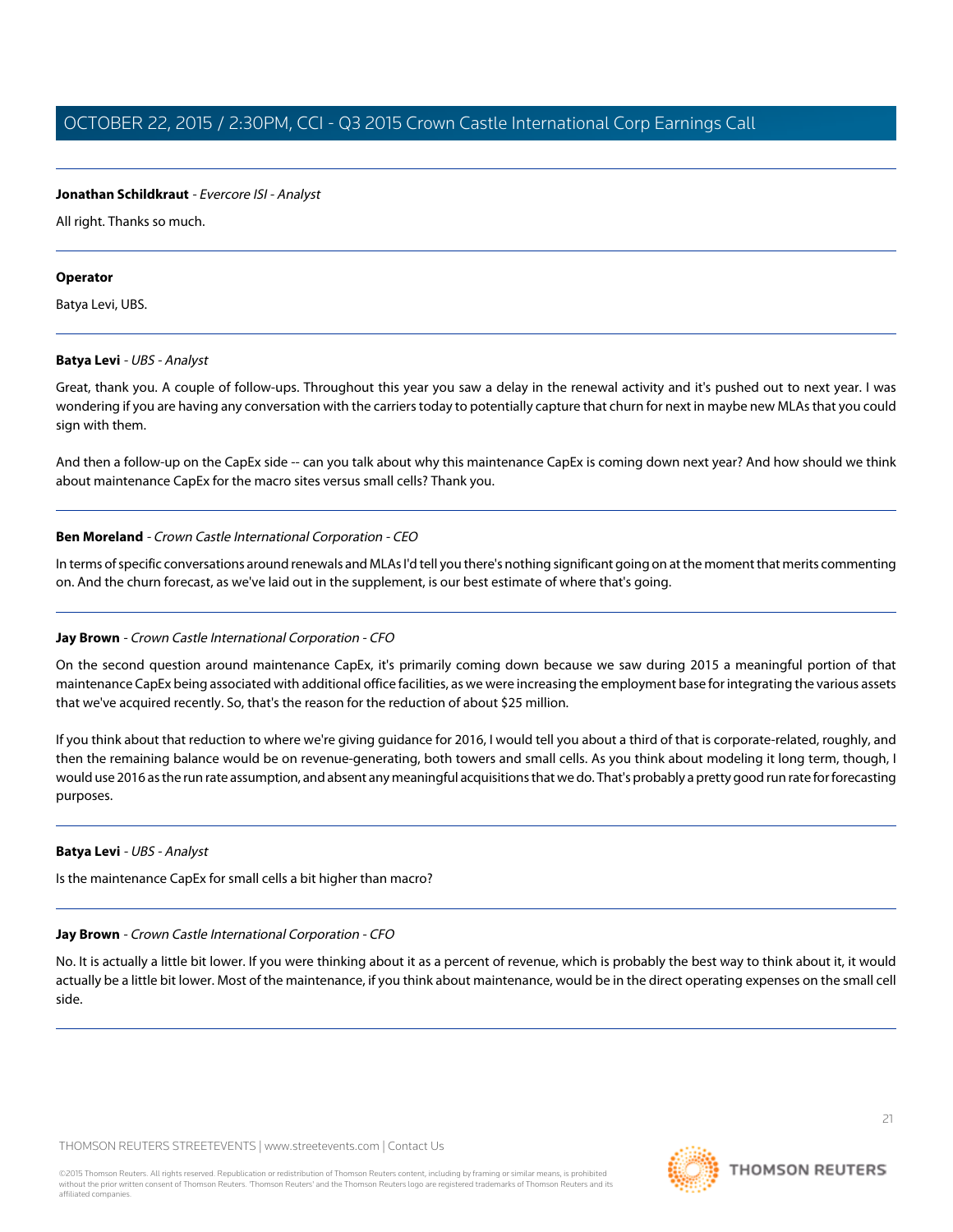**Batya Levi** - UBS - Analyst

Okay. Thank you.

#### **Operator**

<span id="page-21-0"></span>Matt Heinz, Stifel.

# **Matt Heinz** - Stifel Nicolaus - Analyst

Thank you, good morning. We certainly appreciate the opportunity to go into your Philly small-cell network about a month ago. Definitely thought that three tenant network was illustrative of the longer-term potential of the business. But I was hoping you could just help us understand the competitive differentiation of your turnkey platform versus others in the market that may be more of just an on-net fiber-oriented provider or just a pure service provider without the fiber.

# **Ben Moreland** - Crown Castle International Corporation - CEO

Yes, Matt. And thanks for the comment on the Philly system. We were quite pleased with that. The majority of the work we're doing today is what we would call full turnkey buildout where we're rebuilding the nodes and the fiber, as we talked about.

Some of our carrier customers, though, different by market, depending on what their individual capabilities are in a particular market, are wanting to do some of that installation themselves and essentially just contract with us for the fiber on the same long-term contracted basis that we've talked about. And we're okay with that. We're in business to monetize the investment and get a yield off of co-location, and we'll accommodate however they want to go through it.

We believe over time it will become more apparent that we have unique expertise in what is continuing to be a challenging implementation and construction environment. It is not easy to do this stuff and we've probably got the biggest team in the country doing this today. But, clearly, there are different markets where different carriers want to undertake some of this themselves, and that is completely fine. And we'll, to the extent we can be helpful and let them utilize our component, being the fiber, we will do that. That's how the dynamic is shaping up in the market and either way works for us.

# **Matt Heinz** - Stifel Nicolaus - Analyst

Okay. Thanks. Then maybe just one follow-up on the small cells, I think we have a pretty good understanding now of what the upfront CapEx and returns look like, but I was hoping to get a better sense of what the ongoing capital intensity is and maybe the useful life of the carrier equipment on the nodes in comparison to the traditional tower business.

# **Ben Moreland** - Crown Castle International Corporation - CEO

Sure. Initially when we build one of these systems of the operating expenses represent about 40% of the initial revenue. So, it's about 60% margins out of the gate there. As I mentioned in an earlier question on CapEx, there's very little ongoing maintenance CapEx associated with these systems. Most of the maintenance, if you think about it that way, would be embedded in that 40% of operating cost.

Over the longer term, the asset that we typically own in small cells would be the fiber assets. Most of that, as has been mentioned earlier, is dark fiber. And then the other assets that we would own on the various locations where the tenants are putting their equipment, we would own a cabinet, often referred to as a shroud, at the location. And the carriers would put the electronics inside of that cabinet or shroud.

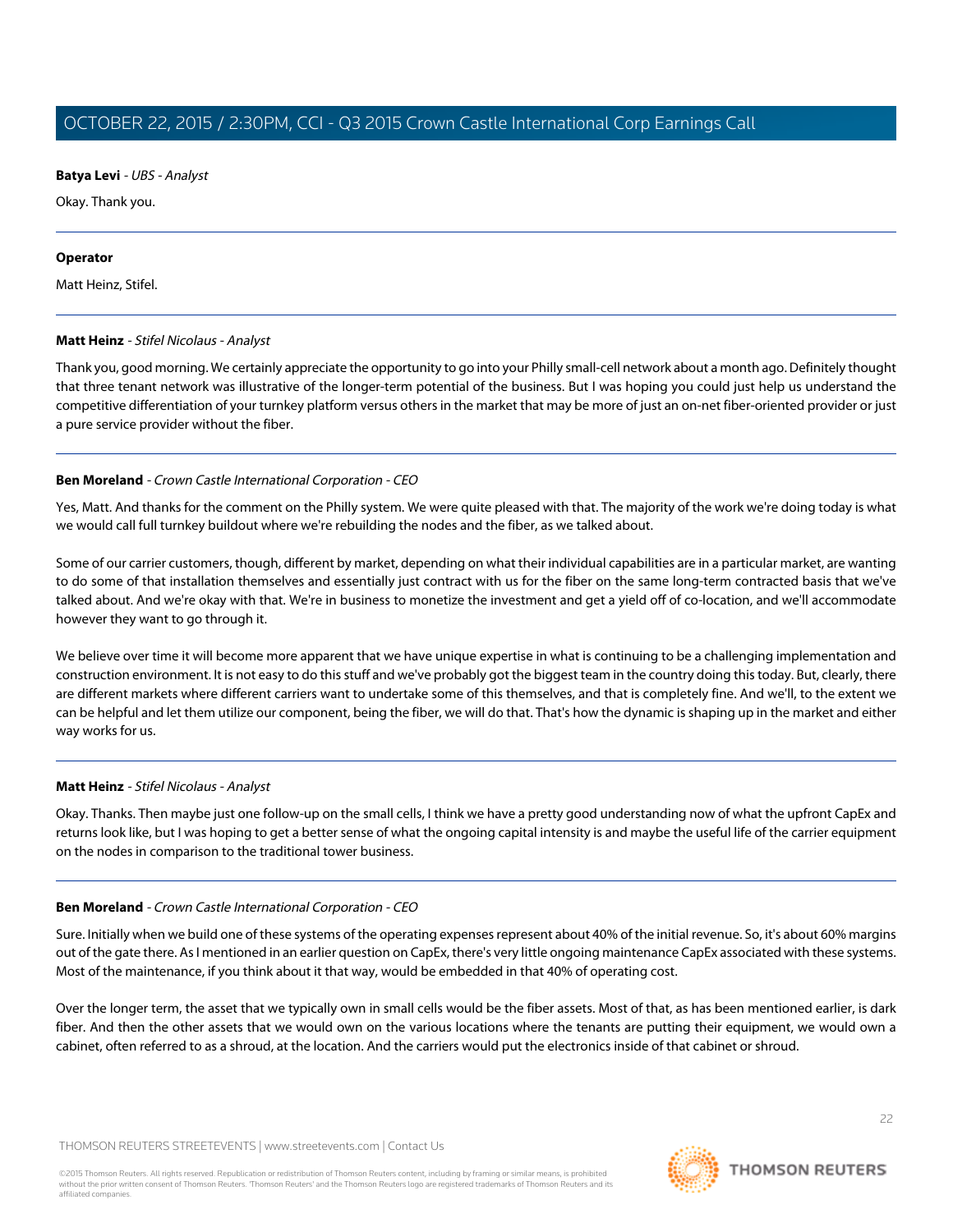We have seen already, in the early days of the business, the carriers come back and upgrade the electronics over time but reutilize the cabinets. So there's a pretty good parallel to what we see at the tower site in terms of reusing the infrastructure, the cabinets, if you will, there's a shelter, and just upgrading the electronics inside.

We don't anticipate a meaningful amount of future CapEx or useful life degradation of the assets that we own. The carriers we would expect over time to continue to put the capital and to replace their electronics and upgrade, very similar to what they do on the tower side.

#### **Matt Heinz** - Stifel Nicolaus - Analyst

Okay. That's very helpful. Thank you.

#### **Operator**

<span id="page-22-0"></span>Mike McCormack Jefferies.

#### **Mike McCormack** - Jefferies LLC - Analyst

Hey, guys, thanks. Not to beat the table too hard on the small cell stuff, but just getting a sense from you guys, if you would, on what you are seeing out there on the ground as that gets deployed as far as speed to market? Is it pacing the way the carriers anticipated it would? And maybe any complexities or hurdles they've had to overcome in building that out.

#### **Ben Moreland** - Crown Castle International Corporation - CEO

Yes, Mike, it's never fast enough. I'd be quick to speak for our carrier customers and say that they would tell us it's never fast enough. That is the struggle we have every day, is that when they show up and engage us to build a system or co-locate on a system, it needs to be done tomorrow.

The challenge we all have is that it is all new ground. It is new ground for us in certain markets, it is new ground for the carriers. They haven't done this themselves before, either. And we're working through the various permitting and zoning and construction time lines that are required there.

I would say we are getting better. We've done more of it than anybody in the marketplace and we're certainly getting better in finding ways to gain days back in that cycle. But it is still, some of it is outside of our control. And to that end we're continuing to work with municipalities and other jurisdictions to continue to gain access and the right-of-way as quickly as we possibly can.

# **Mike McCormack** - Jefferies LLC - Analyst

Is that just a blocking and tackling building by building type thing, then, or is it more widespread where you can do it bigger?

#### **Ben Moreland** - Crown Castle International Corporation - CEO

It depends on the jurisdiction, honestly. A lot of it is construction services. Some markets are harder than others, depending upon their affinity for wireless service, honestly, and whether or not they want to be supportive of additional wireless capacity in their market or not. And it is why a couple years ago, three years ago we got federal legislation, 6409 out of Congress, to help us mandate co-location on towers. It is incredible that that had to be a federal law but it is.

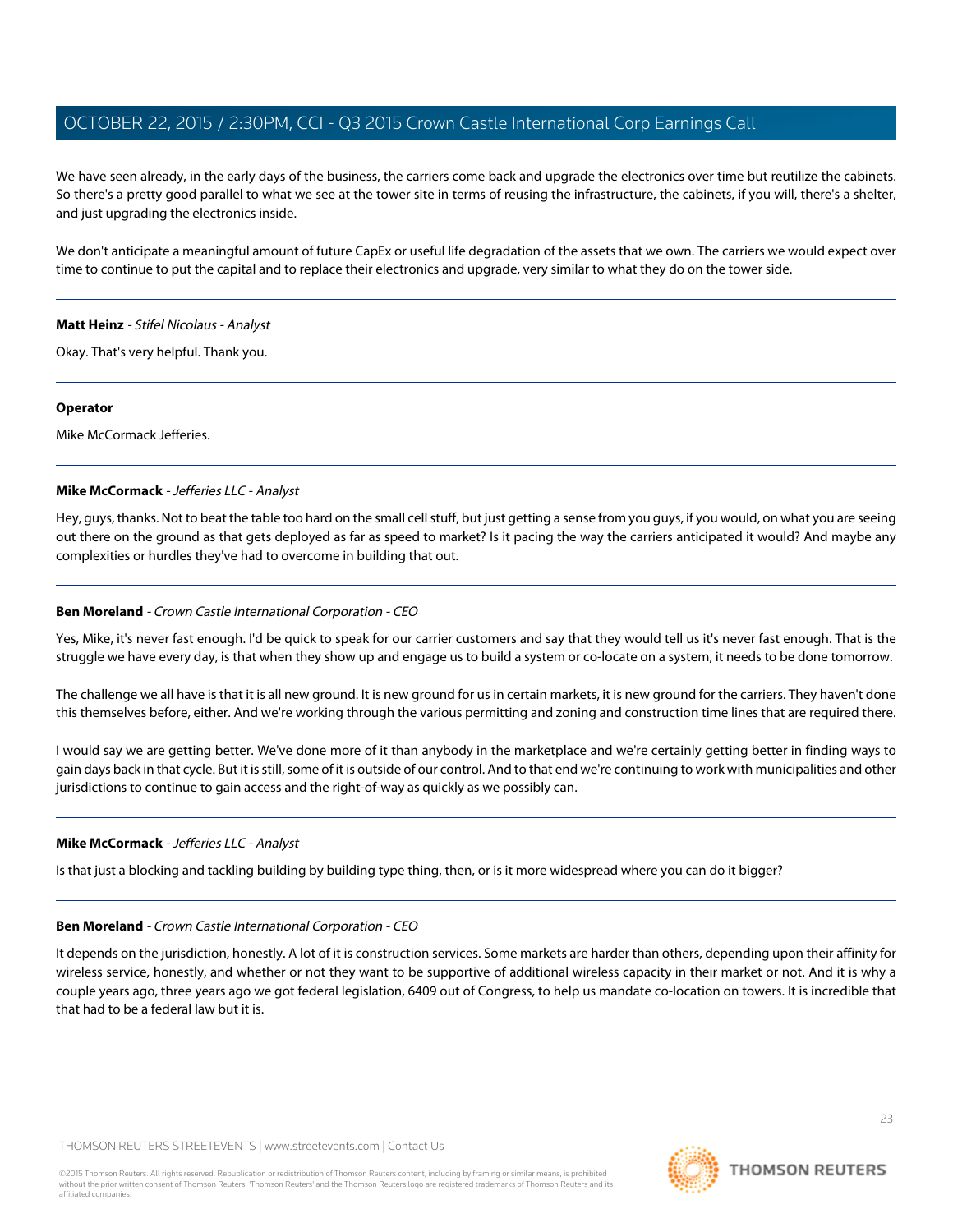We're still dealing with some of that even at the micro level for small cells. It's hard to understand why a community wouldn't want to promote wireless broadband in their community, but we're continuing to encounter that and it's just something that's part of the business and we work through it.

#### **Mike McCormack** - Jefferies LLC - Analyst

Great. Thanks, guys.

# **Operator**

<span id="page-23-0"></span>Spencer Kurn, New Street Research.

# **Spencer Kurn** - New Street Research - Analyst

Hey, guys, thanks for taking the question. Just to take a step back, I was hoping you could articulate how you get from a full per share of 8% growth next year to your long-term targets of 6% to 7%. When I run some calculation, it looks like revenue growth should accelerate by about 100 basis points into 2017 and 2018 just from the churn at PCS, Leap and Clearwire ending. So, any color you can provide on the puts and takes as to your long-term forecast would be really helpful.

# **Jay Brown** - Crown Castle International Corporation - CFO

Sure, Spencer. Appreciate the question. As you think about the 8% growth that we have going into 2016, as I mentioned in my earlier comments, we expect about #.5% of that is coming from the acquisition that we did in Sunesys. So, on an organic basis, if you will, or a normalized basis, we've got about 6.5% to 6.6% growth coming out of the business.

You're right to note, from the supplement that we provided, that churn comes down. What we attempted to do, when we set the long-term target of 6% to 7% AFFO per share growth rate, we tried to, as best we could, look at the landscape of all the things that could go positively for us as well as negatively into that number, and give you an all-in robust view of what would happen with the AFFO per share. And our best estimate would include that runoff of churn, which we're certainly expecting in nonrenewals that you are illuminating, but we're also, as we think about interest rates in the business, we're running that model assuming the forward interest rate curve.

We would assume that there will be some negative impact as rates rise over time, and that would, in essence, offset some of the benefit that we would expect to see over time from the nonrenewals. We're trying to as best we can give you an all-in view, a robust view, as we think about modeling the business ourselves and running our corporate model. So, there's some of that impact.

There is one other thing that you to think about as you're modeling 2017 and think about the growth rate from 2016 to 2017. The preferred instrument that we did a couple of years back, that actually mandatorily converts to equity at the end of 2016. That has a drag on growth in AFFO per share of about 100 basis points The dividend goes away, if you will, which we're including currently as a deduction to AFFO. And then the shares go into the denominator of the number of shares outstanding, if you will. That probably will help you bridge a little bit maybe some of the puts and takes you should think about to match your forecast closer to what we're thinking about long term.

# **Spencer Kurn** - New Street Research - Analyst

Thanks.

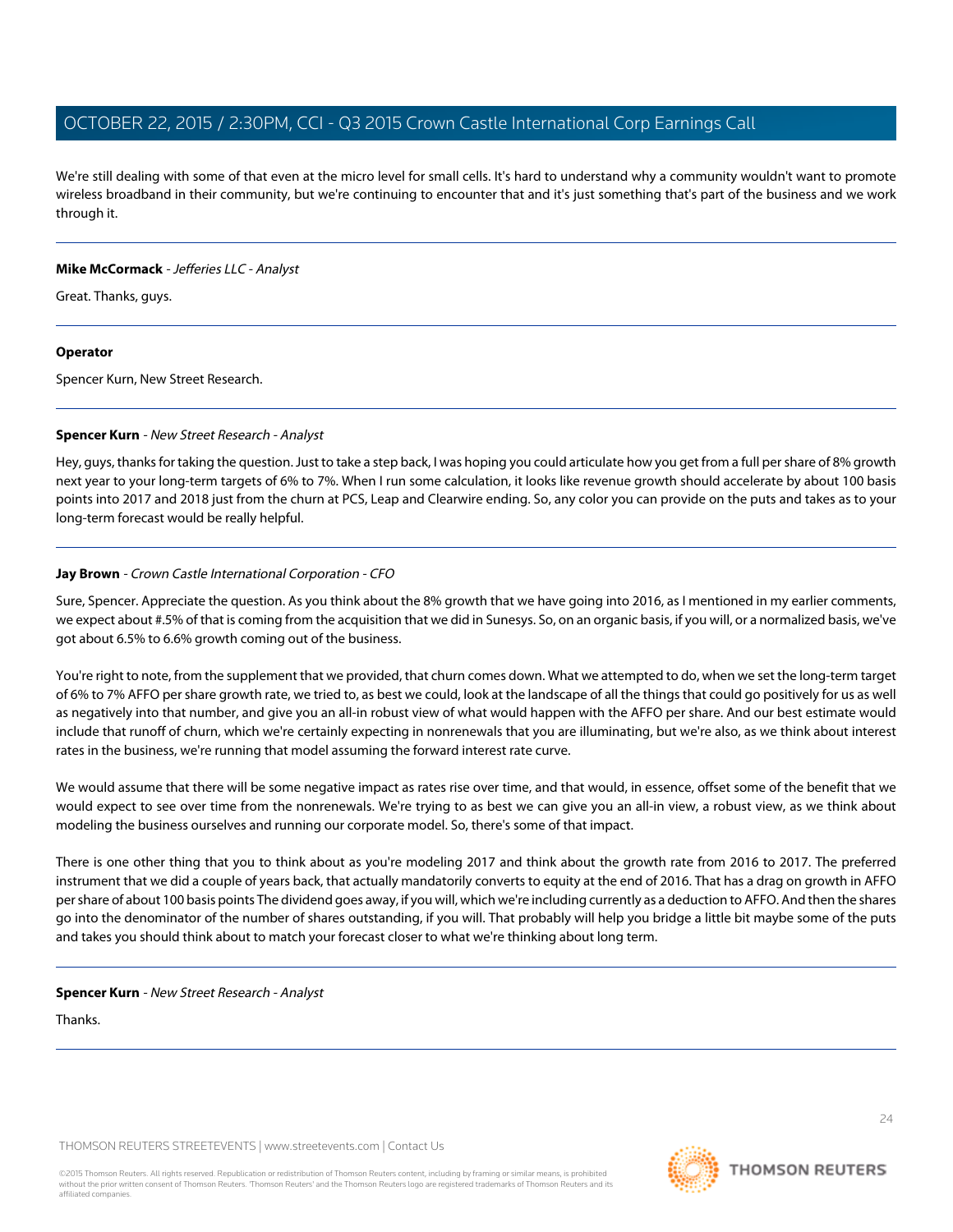# **Operator**

Walter Piecyk, BTIG.

#### <span id="page-24-0"></span>**Walter Piecyk** - BTIG - Analyst

Thanks. I just wanted to go back to Amir's question. I think that was last hour. Your answer was extremely bullish on data growth. It's actually similar to what Malone has talked about as far as we're going to need cell sites and small cells Wi-Fi, everything. So question is, have you talked to the cable operators or Google about accessing your fiber for their Wi-Fi hotspots? It's a version of a small cell itself. I wonder if that dialogue has begun, because if you believe in that future, which you guys obviously do, and I think others do, as well, shouldn't those conversations be happening about now?

#### **Ben Moreland** - Crown Castle International Corporation - CEO

Walter, all I will say is we've talked to a lot of people about our fiber and its gotten attention from a lot of folks that we've got a significant amount of metro fiber holdings now exactly in the places where, as you've identified, people are going to want it. That goes back to the monetization of fiber question. And absolutely something we're looking at. I can't put anything a guidance today and I'm not going to use any proper names about exactly who we are speaking to. But that's something over time that I think there's a revenue opportunity.

# **Walter Piecyk** - BTIG - Analyst

So, it's reasonable to assume that those dialogues are -- I'm not asking you whether --?

# **Ben Moreland** - Crown Castle International Corporation - CEO

It is. We'd be crazy if not.

# **Walter Piecyk** - BTIG - Analyst

Okay. And then just one other question on small cells -- if you think about the four wireless operators, if there's upside next year in your small cell business specifically, do you suspect that it's going to be more from an existing guy getting more aggressive or that that business model will extend to the operators that maybe are not as embracing of small cells?

# **Ben Moreland** - Crown Castle International Corporation - CEO

I would say both.

# **Walter Piecyk** - BTIG - Analyst

Great. Thank you.

#### **Ben Moreland** - Crown Castle International Corporation - CEO

Listen, we really wore everybody out this morning and I appreciate those that have hung on the call. We wanted to make sure we got to everybody. Very much appreciate you joining us today. We're thrilled to death about this first anniversary of raising the dividend, as we have, 8% here today,